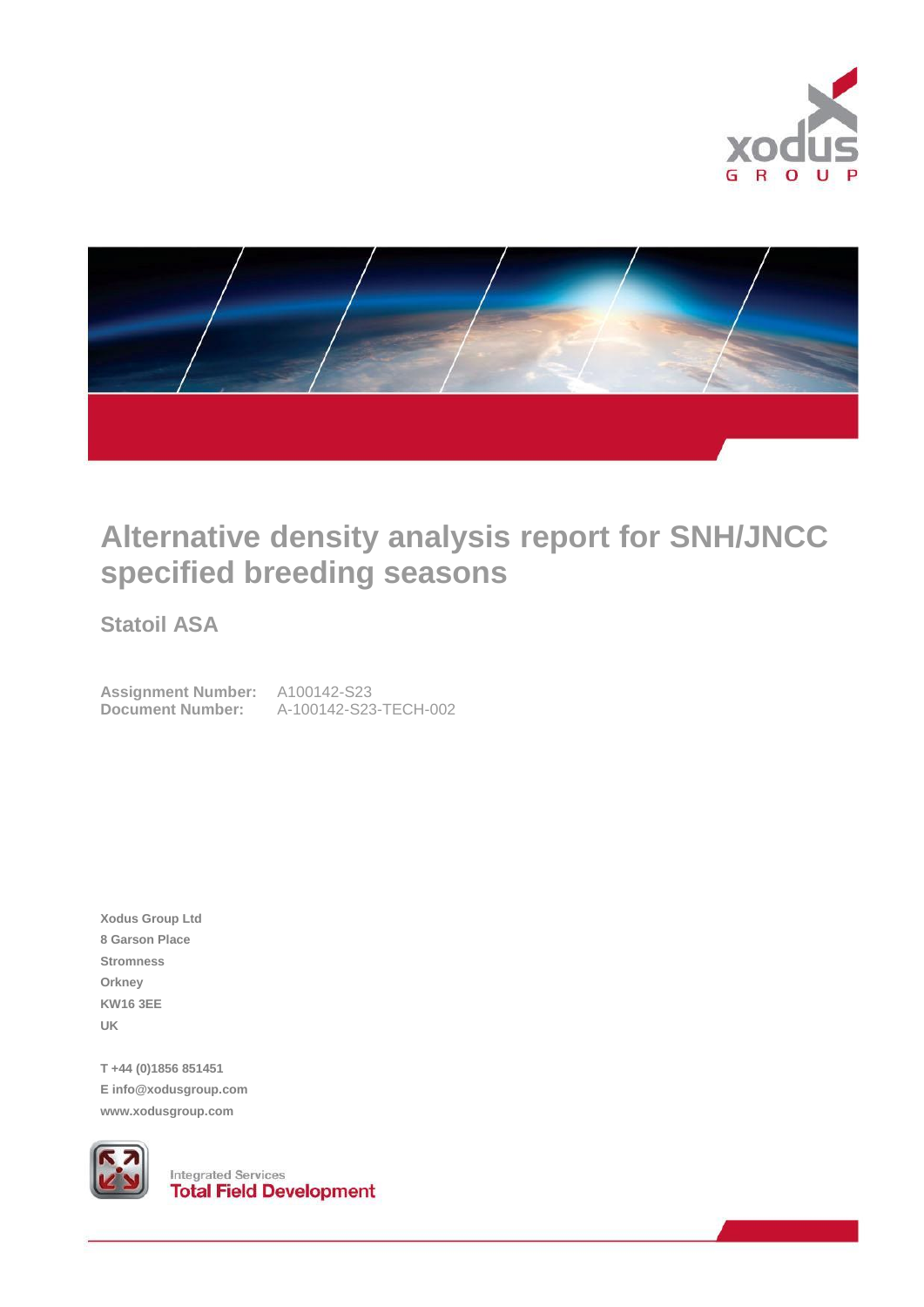## Alternative density analysis report for **SNH/JNCC specified breeding seasons**

**Client: Statoil ASA Document Type: Technical Note** Document Number: A-100142-S23-TECH-002

|                 |             |                                 |                     |               | SE             |                           |
|-----------------|-------------|---------------------------------|---------------------|---------------|----------------|---------------------------|
| A01             | 02/04/15    | <b>Issued for Use</b>           | <b>GAAOO</b>        | LF            | LF             |                           |
| R <sub>02</sub> | 02/03/15    | <b>Issued for Gate Review</b>   | <b>CALOO</b>        | LF            | LF             |                           |
| <b>R01</b>      | 25.11.14    | <b>Issued for Client Review</b> | CALOO               | LF            | LF             |                           |
| Rev             | <b>Date</b> | <b>Description</b>              | <b>Issued</b><br>by | Checked<br>by | Approved<br>by | <b>Client</b><br>Approval |

Alternative density analysis report for SNH/JNCC specified breeding seasons<br>Assignment Number: A100142-S23<br>Document Number: A-100142-S23-TECH-002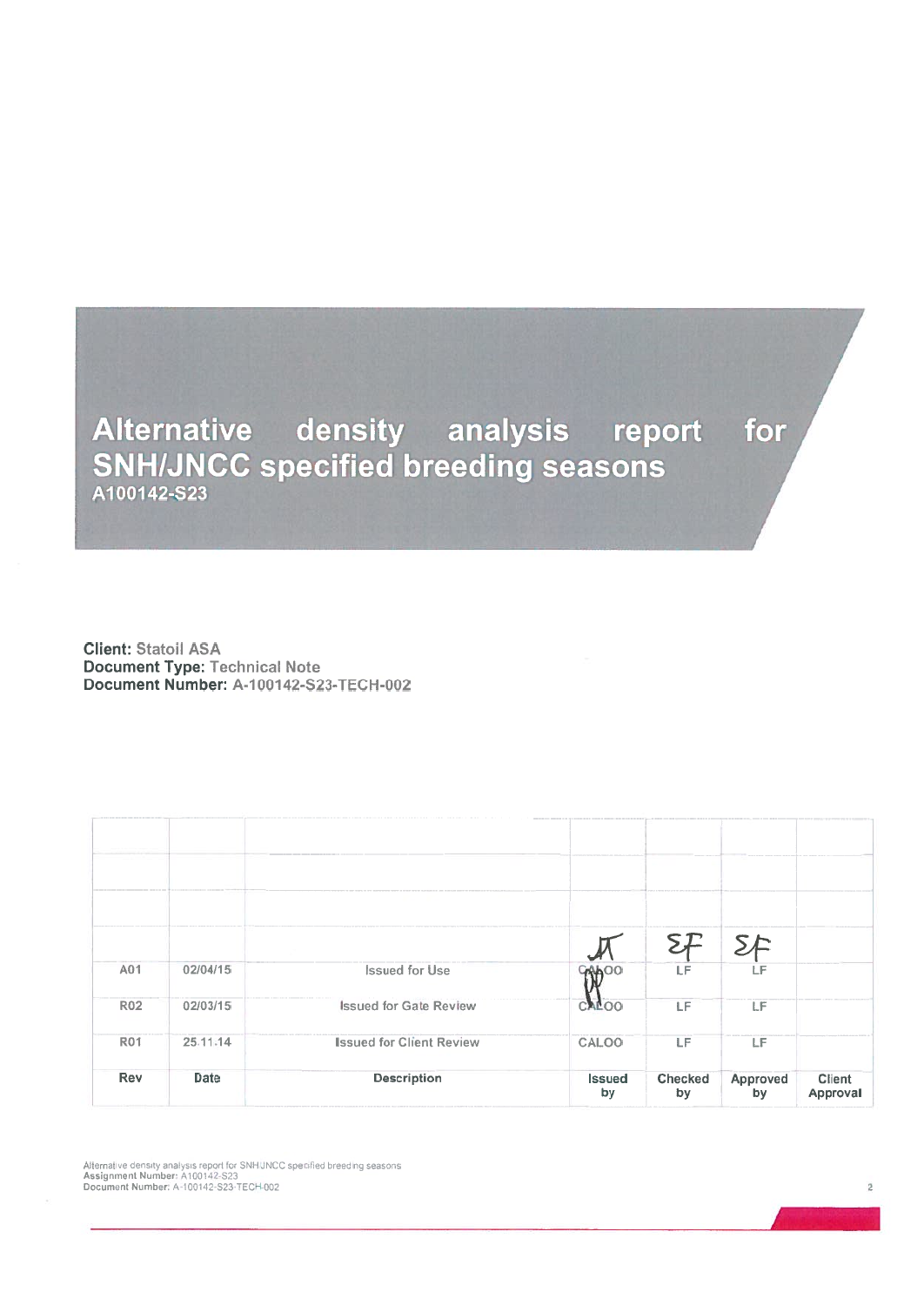## **Alternative density, abundance and collision risk mortality estimates for breeding seasons specified by JNCC/SNH for the Hywind Scotland Pilot Park**

**Nigel Harding December 2014**



TELEPHONE: 01856 852 814 MOBILE: 07980 479 261 EMAIL: caloo.ecological.services@phonecoop.coop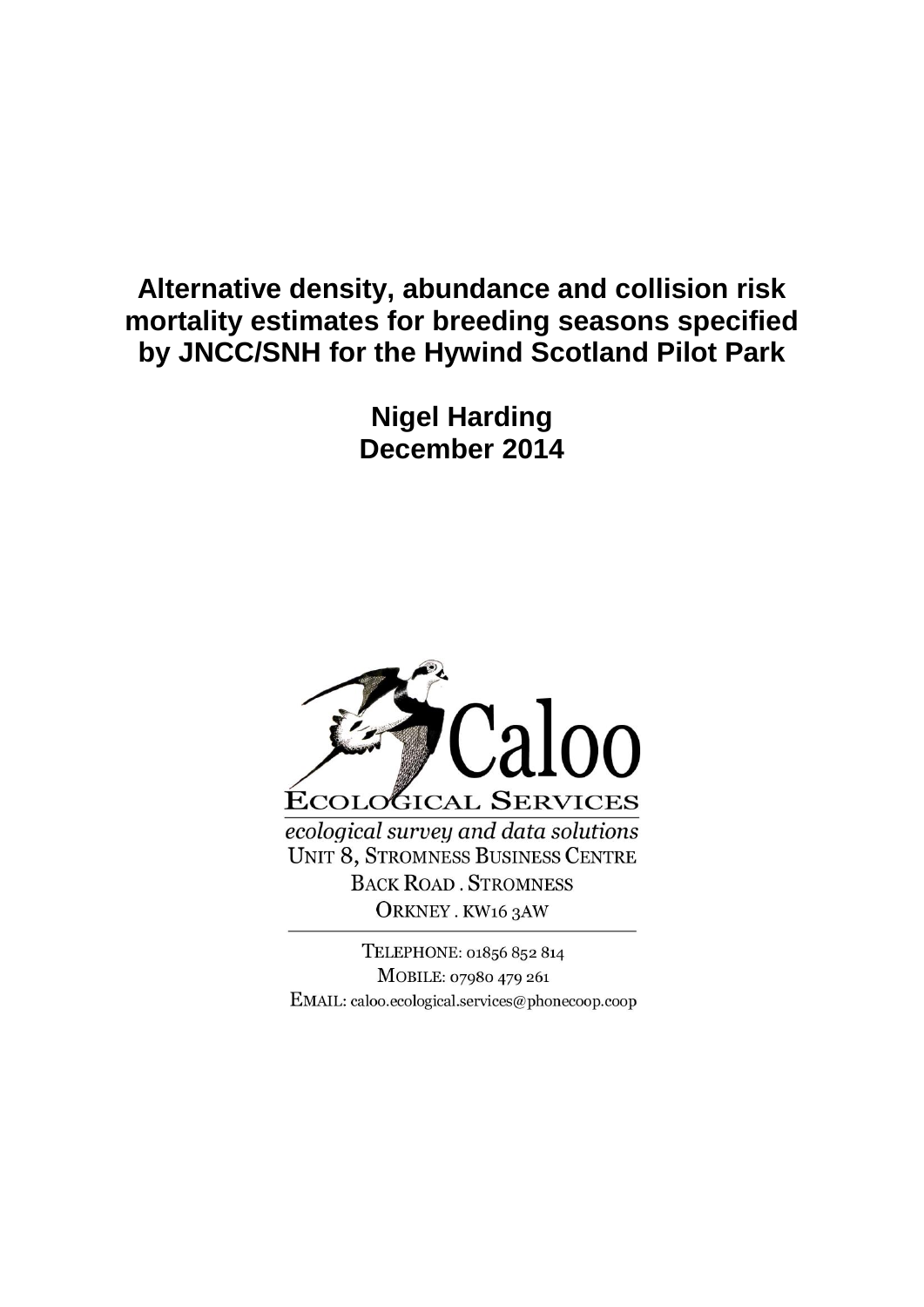The assessment of the potential impact of the Hywind Scotland project on seabirds will primarily be based on the density and abundance estimates for seabirds provided by distance sampling analyses of data collected during boat-based surveys of the waters of the Buchan Deep during the period June 2013 to May 2014 as reported in Caloo (2014a). In a separate report we use these density estimates to estimate collision risk mortality (Caloo 2014b).

The assessment of impacts, including displacement and collision risk mortality is based upon density and abundance estimates calculated for seasons specific to each species. The seasons used for each species were defined on the basis of the scientific literature, tempered by any seasonal patterns apparent in the survey data so as to reflect the biology of the species concerned on this particular site. Thus the seasons used are both species and site specific. For each species, Table 2 in NRP (2014) defines the seasons used whilst Table X presents the reasoning and supporting evidence.

In their initial response JNCC/SNH provided draft recommendations on the definition of seabird breeding periods for use in impact assessment and recommended that we take this draft advice into account in our definition of seabird seasons. Draft recommendations were provided for 10 out of the 20 species recorded during surveys. For these 10 species we followed these recommendations with respect to defining the breeding season unless the recommendations were in clear conflict with either the scientific literature or observed patterns within the data. For some of these species we also identified additional postbreeding seasons on the basis of the scientific literature and patterns in the data. For the other 10 species for which SNH/JNCC provided no recommendation we relied wholly on the scientific literature and patterns within the data when defining our seasons.

For 6 out of the 10 species (fulmar, gannet, lesser black-backed gull, common tern, guillemot and razorbill) for which JNCC/SNH provided breeding season definitions, the suite of seasons for a particular species we defined are fully compatible with their breeding season recommendations. However for four species (herring gull, kittiwake, puffin and Arctic tern) we concluded that the breeding seasons defined by JNCC/SNH were not compatible with the scientific literature and/or the observed seasonal patterns in the survey data. Therefore, for these four species we revised the seasons recommended by JNCC/SNH by the minimum possible to ensure we did have seasons that were compatible with the scientific literature and the survey data. We also defined our own seasons for great black-backed gull as this species was not included in the initial list of species for which JNCC/SNH provided draft recommendations with respect to the breeding season. However, subsequent responses imply that SNH would recommend the same breeding season for this species as for the other large gulls, April to August, which does not coincide with the summer and winter seasons we defined for this species on the basis of the scientific literature and patterns in the data.

Thus for five species (herring gull, great black-backed gull, kittiwake, Arctic tern and puffin) we have modified the breeding seasons recommended by JNCC/SNH to provide definitions that are compatible with the published scientific literature and the seasonal patterns observed in the data.

In order to maintain consistency with the other east coast projects MS-LOT have requested that the seasons recommended by JNCC/SNH be used in the assessment. However, using seasons that are not compatible with the scientific literature and observed patterns within the survey data would undermine the scientific credibility of our assessment, and is potentially misleading. Therefore in the Environmental Statement for the Hywind project we retain our definition of seasons.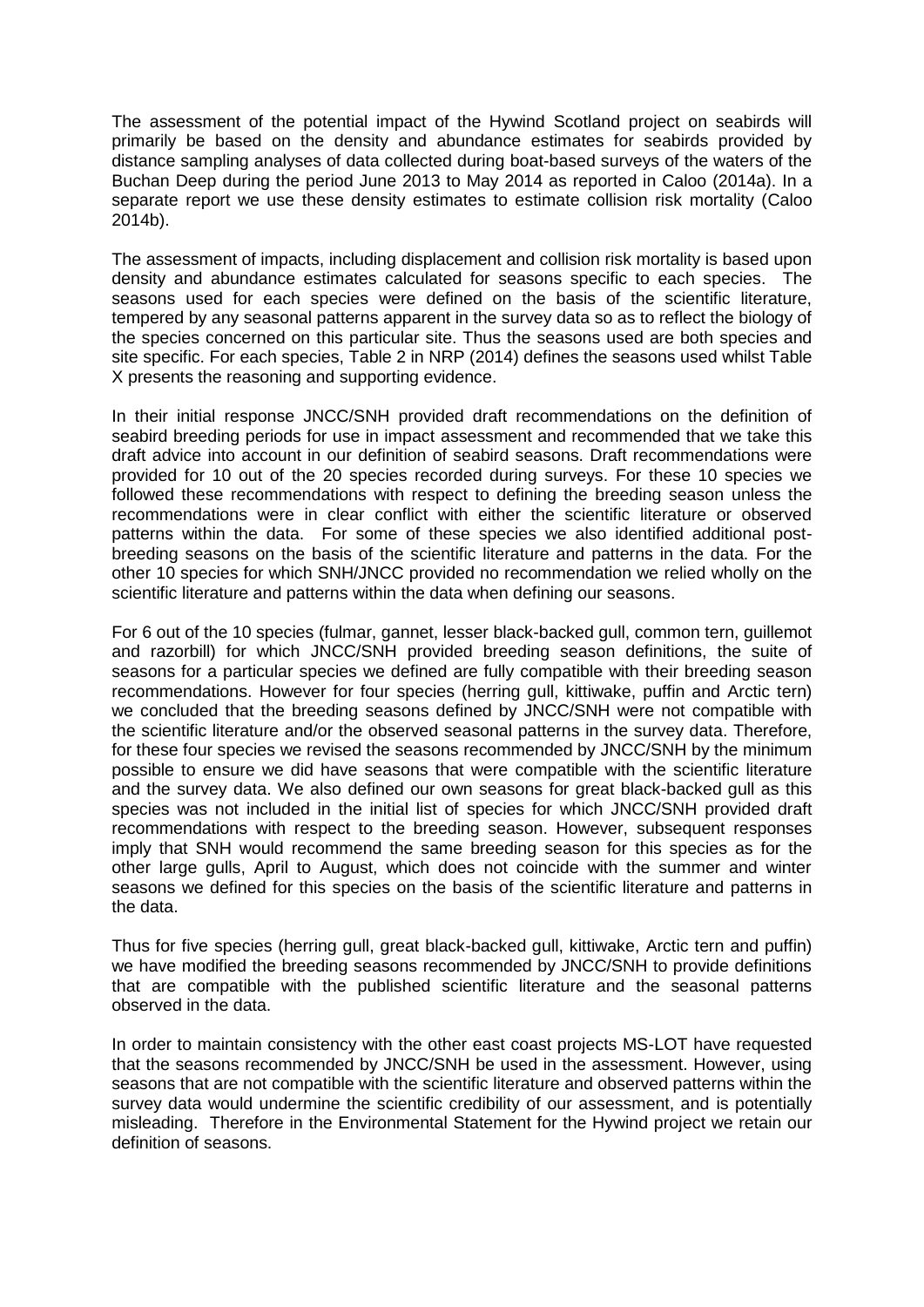However, for the five species where our definitions of seasons differ from those recommended by JNCC/SNH here we provide estimates of density and abundance based upon the seasons recommended by JNCC/SNH. For the four species where collision risk mortality could potentially be of significance (herring gull, great black-backed gull, kittiwake and Arctic tern) we also provide estimates of annual and seasonal collision risk mortality based upon the seasons recommended by JNCC/SNH.

Providing these separate estimates allows MS-LOT, MSS, SNH and JNCC to make comparisons with the other east coast projects on their chosen basis whilst maintaining the scientific credibility of our assessment. It can also potentially provide reassurance to these bodies that the conclusions of our assessment are robust to our definition of seasons.

In calculating our estimates of density and abundance and collision risk mortality we have followed exactly the same approach as Caloo (2014a) and Caloo (2014b), and these two reports should be consulted for further explanation of the methods and underlying logic.

The results provided are as follows:

- Figure 1 shows the different strata used in the calculation of density and abundance estimates
- Table 1 provides the seasons as defined by JNCC and SNH for the five species for which their definition of the breeding season differs from that used in the assessment.
- Table 2 provides density estimates for each species for JNCC/SNH seasons based on survey effort across the whole survey area.
- Table 3 provides density estimates for puffins during the JNCC/SNH breeding season based on survey effort within the Northern Survey Area.
- Table 4 provides abundance estimates for the whole survey area, based upon survey effort across the whole study survey area.
- Table 5 provides abundance estimates for a 1 km buffer around the turbines, based upon density estimates for the whole survey area, apart from the estimates for puffin during the breeding season, which are based upon density estimates for the Northern Survey Area.
- Table 6 provides abundance estimates for a 2 km buffer around the turbines, based upon density estimates for the whole survey area, apart from the estimates for puffin during the breeding season, which are based upon density estimates for the Northern Survey Area.
- Table 7 provides abundance estimates for a 3 km buffer around the turbines, based upon density estimates for the whole survey area, apart from the estimates for puffin during the breeding season, which are based upon density estimates for the Northern Survey Area.
- Table 8: provides alternative annual collision risk mortality estimates for each species based upon JNCC/SNH seasons.
- Table 9: provides alternative seasonal collision risk mortality estimates for herring gull based upon JNCC/SNH seasons.
- Table 10: provides alternative seasonal collision risk mortality estimates for great blackbacked gull based upon JNCC/SNH seasons.
- Table 11: provides alternative seasonal collision risk mortality estimates for kittiwake based upon JNCC/SNH seasons
- Table 12: provides alternative seasonal collision risk mortality estimates for arctic tern based upon JNCC/SNH seasons
- Appendix A provides density estimates for SNH/JNCC seasons based on survey effort within different strata.

All estimates of density and abundance for puffin been corrected for the presence of any unidentified auks that could potentially have been puffins, following the methodology set out in Appendix C of Caloo (2014a). However, with only 7 such sightings of unidentified auks across the whole study area during the whole year (5 on the water, 2 in flight) the effect of these corrections on the density and abundance estimates for puffin is either none or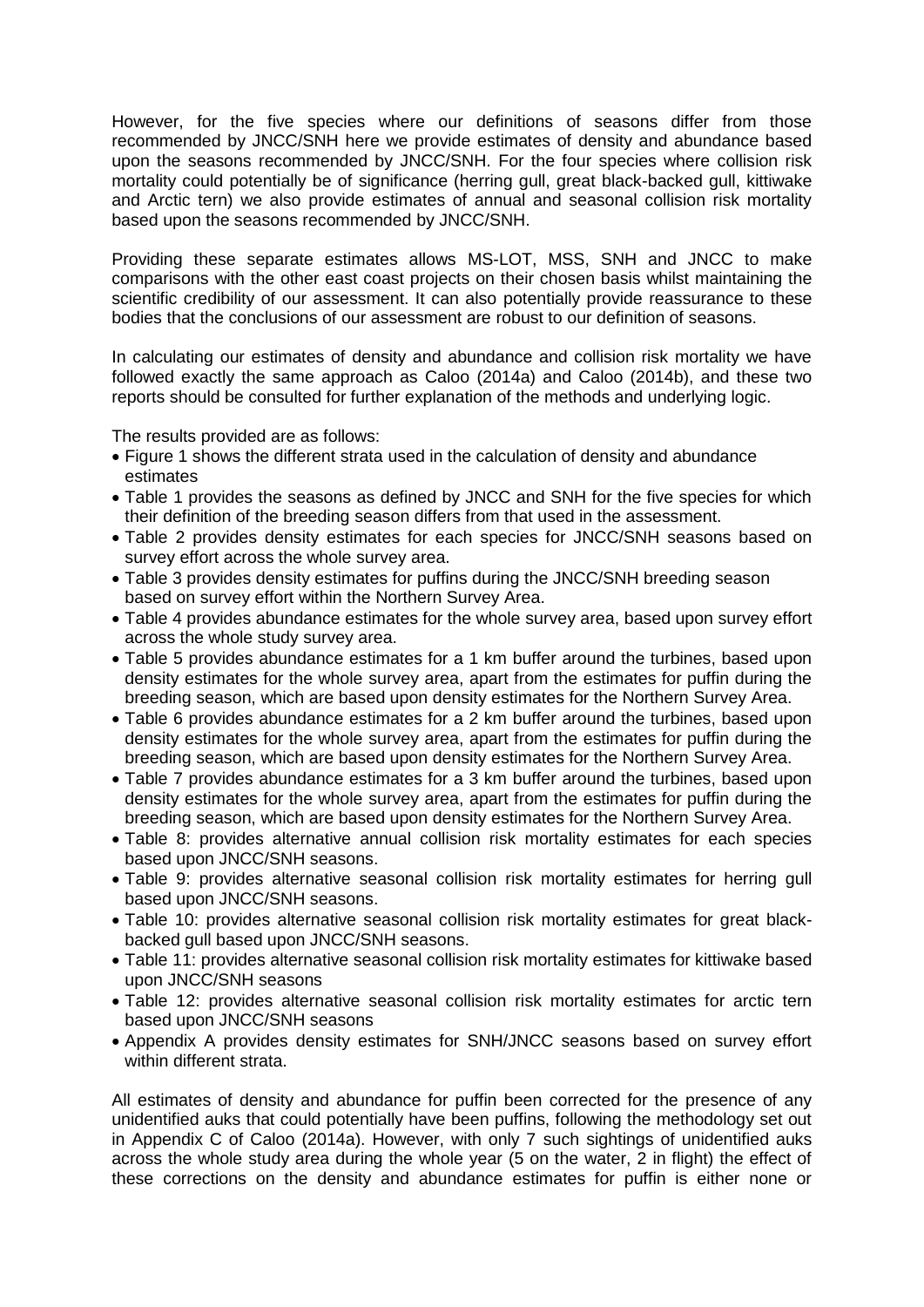negligible, depending the area surveyed, the season and whether the estimate is for birds on the water, birds in flight or both combined.

Across all tables:

- Densities are in units of nos/km<sup>2</sup>.
- "est." is an abbreviation of "estimate".
- "cv" is an abbreviation of "coefficient of variation".
- "df" is an abbreviation of "degrees of freedom".
- "lcl" is an abbreviation of "lower confidence limit".
- "ucl is an abbreviation of "upper confidence limit".
- "Max. est" is an abbreviation of "maximum estimate", and
- "Max ucl" is an abbreviation of "maximum upper confidence limit".

#### **REFERENCES**

Caloo. 2014a. Distance sampling analyses of year 1 ESAS survey results for the Hywind Scotland Pilot Park. Unpublished report from Caloo Ecological Services to Xodus Aurora. December 2014.

Caloo. 2014b. Collision risk modelling with respect to seabirds for the Hywind Scotland Pilot Park. Unpublished report from Caloo Ecological Services to Xodus Aurora. December 2014.

NRP 2014. Hywind Scotland Pilot Park Seabirds and Marine Mammals Technical Report.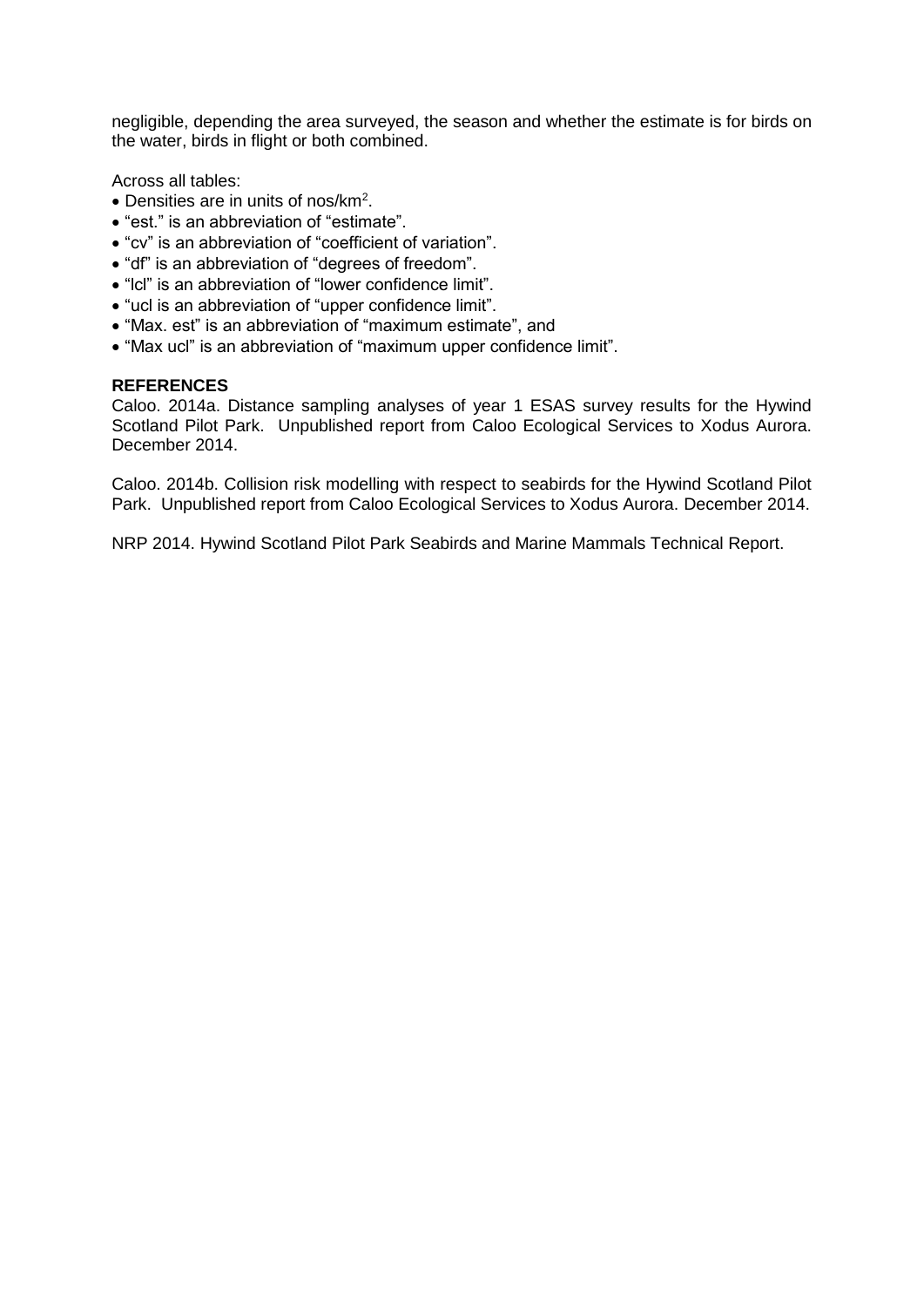

Figure 1: Strata used in calculation of density and abundance estimates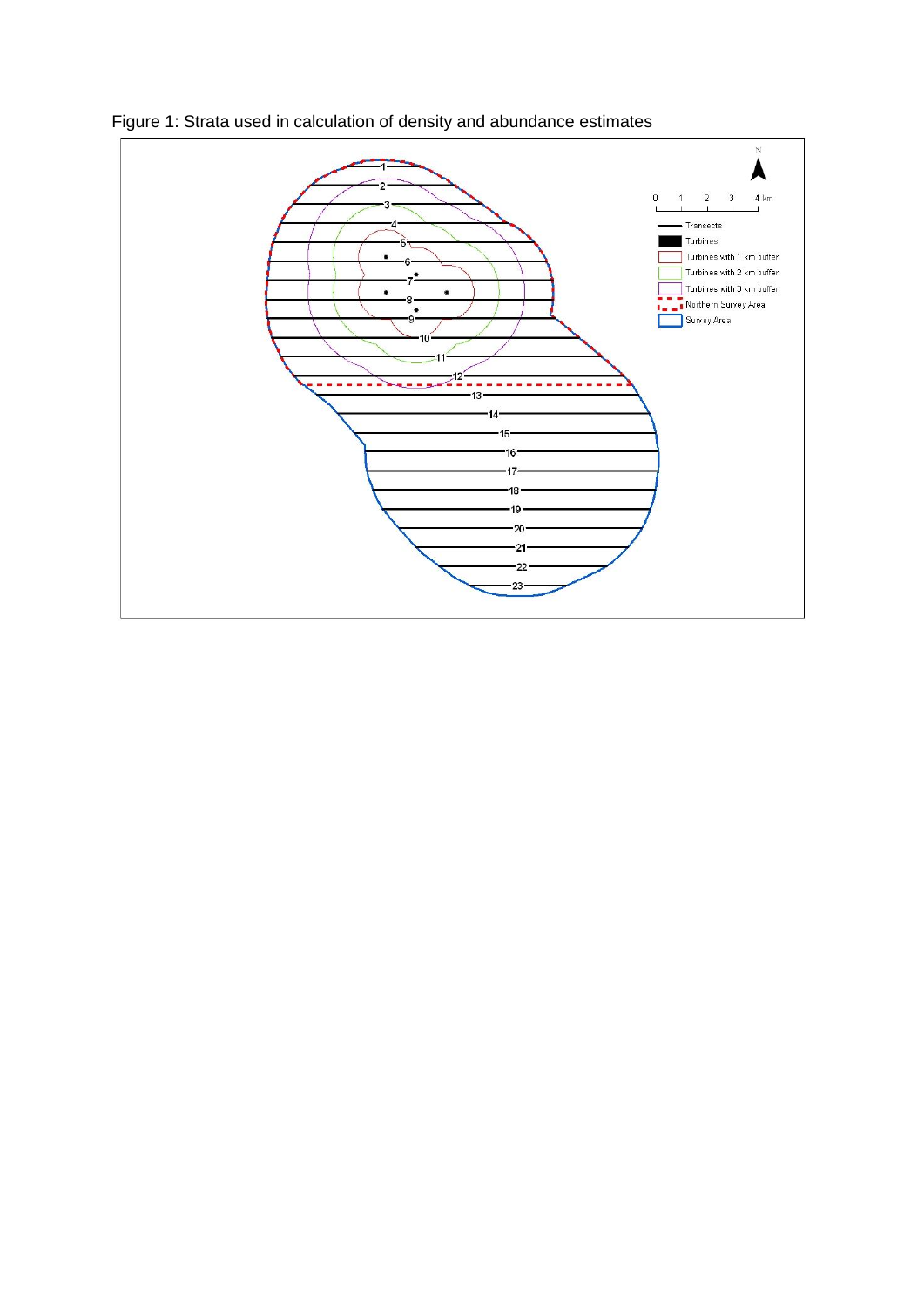Table 1: Seasons for species as recommended by JNCC/SNH where these differ from those used in our assessment

| <b>Species</b>          | <b>Breeding Season</b> | Non-breeding season |
|-------------------------|------------------------|---------------------|
| <b>Herring Gull</b>     | April-August           | September-March     |
| Great black-backed gull | April-August           | September-March     |
| Kittiwake               | April-August           | September-March     |
| Arctic tern             | May-August             | September-April     |
| Puffin                  | April-August           | September-March     |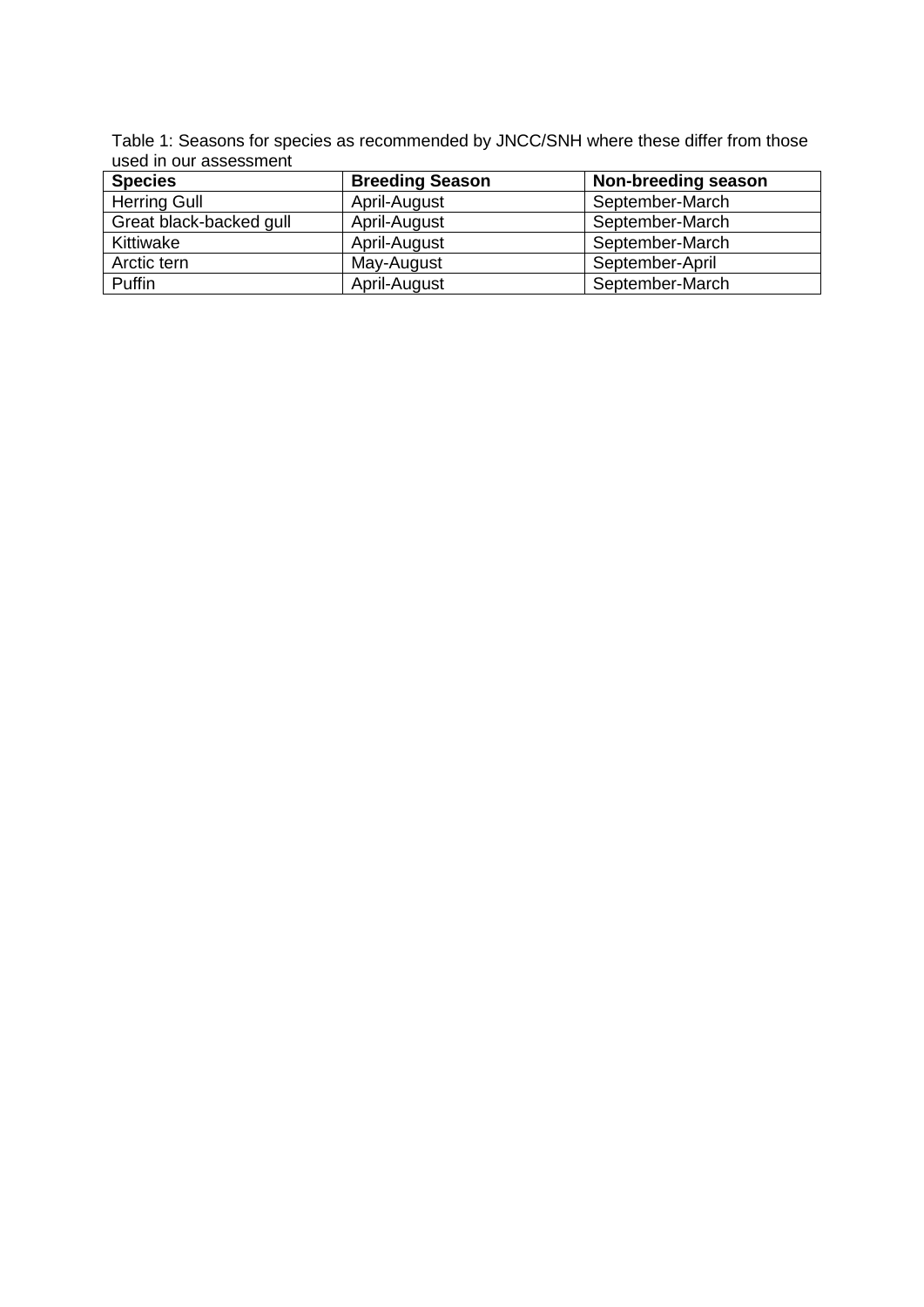Table 2: Density estimates for JNCC/SNH seasons based on survey effort across the whole survey area. Table 2a: Birds on water and in flight.

|                         |                 |                | Sample size |                       |          |     | Average density of birds present |      |      |                            | Maximum density of<br>birds present |
|-------------------------|-----------------|----------------|-------------|-----------------------|----------|-----|----------------------------------|------|------|----------------------------|-------------------------------------|
| <b>Species</b>          | season          | <b>surveys</b> | sightings   | individual<br>animals | estimate | CV  | df                               | Icl  | ucl  | <b>Maximum</b><br>estimate | <b>Maximum</b><br>ucl               |
| Herring gull            | Breeding        |                | 12          | 19                    | 0.05     | 41% | 14.9                             | 0.03 | 0.10 | 0.38                       | 0.97                                |
| Herring gull            | Non-breeding    | 9              | 148         | 237                   | 0.94     | 20% | 28.6                             | 0.67 | 1.31 | 3.14                       | 6.57                                |
| Great black-backed gull | <b>Breeding</b> |                | 8           |                       | 0.03     | 59% | 12.2                             | 0.01 | 0.08 | 0.26                       | 0.83                                |
| Great black-backed gull | Non-breeding    | 9              | 173         | 195                   | 0.82     | 10% | 109.9                            | 0.69 | 0.97 | 2.45                       | 3.29                                |
| Kittiwake               | <b>Breeding</b> |                | 371         | 2165                  | 6.19     | 19% | 17.2                             | 4.48 | 8.56 | 43.55                      | 70.64                               |
| Kittiwake               | Non-breeding    | 9              | 44          | 54                    | 0.21     | 20% | 17.8                             | 0.15 | 0.29 | 1.10                       | 1.85                                |
| Arctic tern             | <b>Breeding</b> | 8              | 17          | 233                   | 0.95     | 57% | 11.2                             | 0.37 | 2.45 | 7.40                       | 19.51                               |
| Arctic tern             | Non-breeding    | 12             |             | 0                     | 0.00     | 0%  | 0.0                              | 0.00 | 0.00 | 0.00                       | 0.00                                |
| Puffin                  | <b>Breeding</b> |                | 855         | 1441                  | 7.97     | 7%  | 48.7                             | 7.08 | 8.97 | 39.63                      | 46.53                               |
| Puffin                  | Non-breeding    | 9              | 133         | 263                   | .60      | 12% | 27.7                             | 1.31 | 1.96 | 10.15                      | 13.23                               |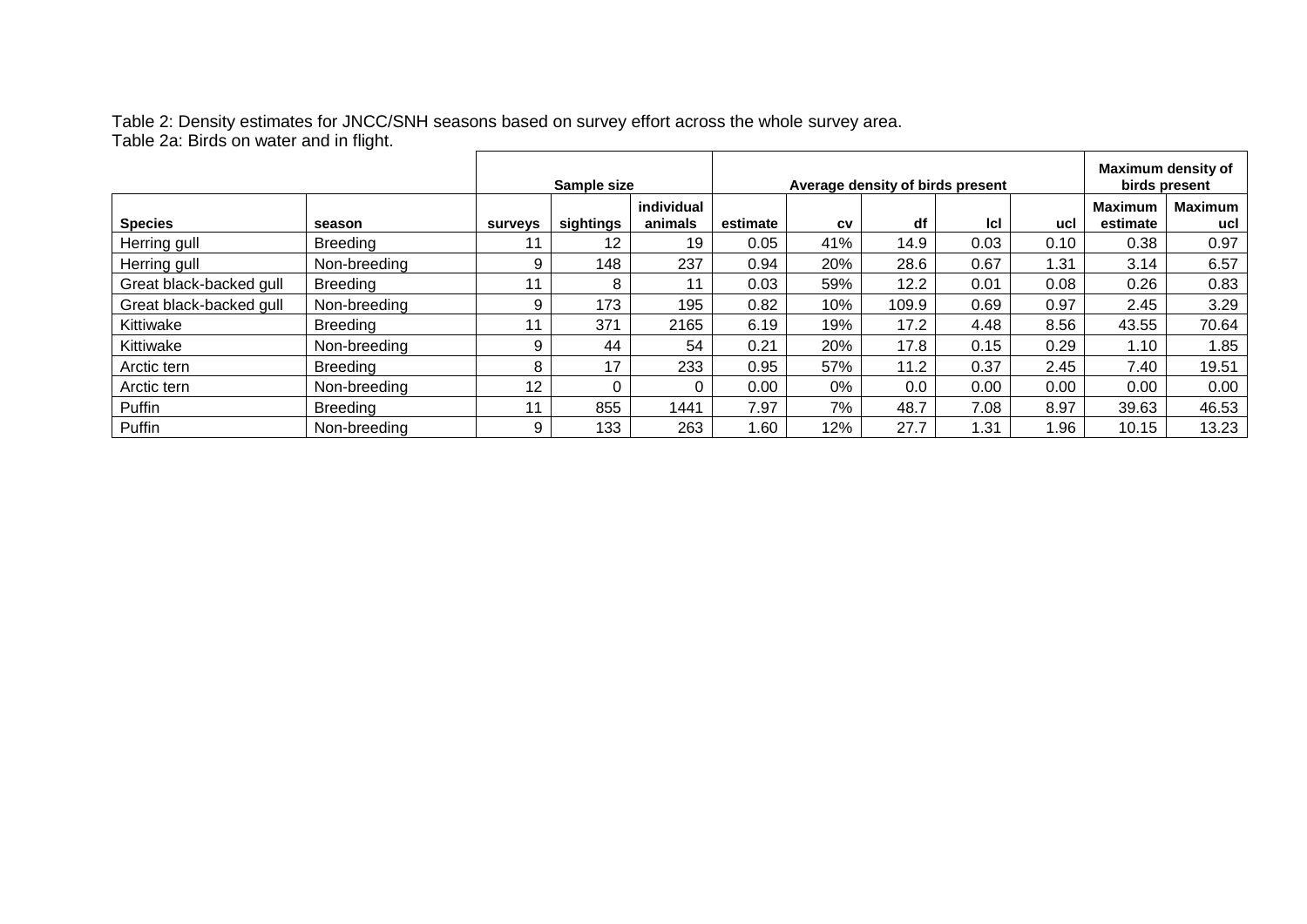#### Table 2b: Birds on water

|                         |                 |                | Sample size |                       |          |     | Average density of birds present |            |      |                            | Maximum density of<br>birds present |
|-------------------------|-----------------|----------------|-------------|-----------------------|----------|-----|----------------------------------|------------|------|----------------------------|-------------------------------------|
| <b>Species</b>          | season          | <b>surveys</b> | sightings   | individual<br>animals | estimate | CV  | df                               | <b>Icl</b> | ucl  | <b>Maximum</b><br>estimate | <b>Maximum</b><br>ucl               |
| Herring gull            | <b>Breeding</b> |                |             | $\Omega$              | 0.00     | 0%  | 0.0                              | 0.00       | 0.00 | 0.00                       | 0.00                                |
| Herring gull            | Non-breeding    | 9              | 30          | 66                    | 0.35     | 44% | 14.6                             | 0.17       | 0.74 | 2.41                       | 6.10                                |
| Great black-backed gull | <b>Breeding</b> | 11             |             | 0                     | 0.00     | 0%  | 0.0                              | 0.00       | 0.00 | 0.00                       | 0.00                                |
| Great black-backed gull | Non-breeding    | 9              | 90          | 98                    | 0.50     | 14% | 70.7                             | 0.39       | 0.62 | 1.70                       | 2.54                                |
| Kittiwake               | <b>Breeding</b> |                | 104         | 1444                  | 4.27     | 25% | 12.4                             | 2.76       | 6.61 | 35.41                      | 62.25                               |
| Kittiwake               | Non-breeding    | 9              | 5           | 5.                    | 0.03     | 51% | 25.8                             | 0.02       | 0.08 | 0.12                       | 0.55                                |
| Arctic tern             | <b>Breeding</b> | 8              | 9           | 210                   | 0.87     | 62% | 11.1                             | 0.31       | 2.41 | 6.94                       | 19.30                               |
| Arctic tern             | Non-breeding    | 12             |             | 0                     | 0.00     | 0%  | 0.0                              | 0.00       | 0.00 | 0.00                       | 0.00                                |
| Puffin                  | <b>Breeding</b> | 44             | 803         | 1359                  | 7.75     | 7%  | 47.8                             | 6.87       | 8.75 | 38.44                      | 45.33                               |
| Puffin                  | Non-breeding    | 9              | 131         | 261                   | 1.60     | 12% | 27.7                             | 1.30       | 1.96 | 10.15                      | 13.23                               |

## Table 2c: Birds in flight

|                         |                 |                 | Sample size |                       |          |           | Average density of birds present |            |      |                            | Maximum density of<br>birds present |
|-------------------------|-----------------|-----------------|-------------|-----------------------|----------|-----------|----------------------------------|------------|------|----------------------------|-------------------------------------|
| <b>Species</b>          | season          | <b>surveys</b>  | sightings   | individual<br>animals | estimate | <b>CV</b> | df                               | <b>Icl</b> | ucl  | <b>Maximum</b><br>estimate | <b>Maximum</b><br>ucl               |
| Herring gull            | <b>Breeding</b> |                 | 12          | 19                    | 0.05     | 41%       | 14.9                             | 0.03       | 0.10 | 0.38                       | 0.97                                |
| Herring gull            | Non-breeding    | 9               | 118         | 171                   | 0.58     | 18%       | 34.0                             | 0.43       | 0.79 | 54. ا                      | 2.96                                |
| Great black-backed gull | <b>Breeding</b> | 11              | 8           | 11                    | 0.03     | 59%       | 12.2                             | 0.01       | 0.08 | 0.26                       | 0.83                                |
| Great black-backed gull | Non-breeding    | 9               | 83          | 97                    | 0.32     | 15%       | 39.4                             | 0.25       | 0.42 | 0.75                       | 1.24                                |
| Kittiwake               | <b>Breeding</b> |                 | 267         | 721                   | 92. ا    | 24%       | 19.0                             | 1.27       | 2.91 | 8.14                       | 19.90                               |
| Kittiwake               | Non-breeding    | 9               | 39          | 49                    | 0.17     | 22%       | 12.6                             | 0.12       | 0.25 | 1.10                       | .85                                 |
| Arctic tern             | <b>Breeding</b> | 8               | 8           | 23                    | 0.08     | 57%       | 13.6                             | 0.03       | 0.22 | 0.47                       | 1.61                                |
| Arctic tern             | Non-breeding    | 12 <sup>2</sup> |             | 0                     | 0.00     | 0%        | 0.0                              | 0.00       | 0.00 | 0.00                       | 0.00                                |
| Puffin                  | <b>Breeding</b> | 44              | 52          | 82                    | 0.22     | 25%       | 51.0                             | 0.15       | 0.33 | 1.19                       | 2.17                                |
| Puffin                  | Non-breeding    | 9               | ◠           | $\overline{2}$        | 0.01     | 72%       | 20.0                             | 0.00       | 0.02 | 0.03                       | 0.14                                |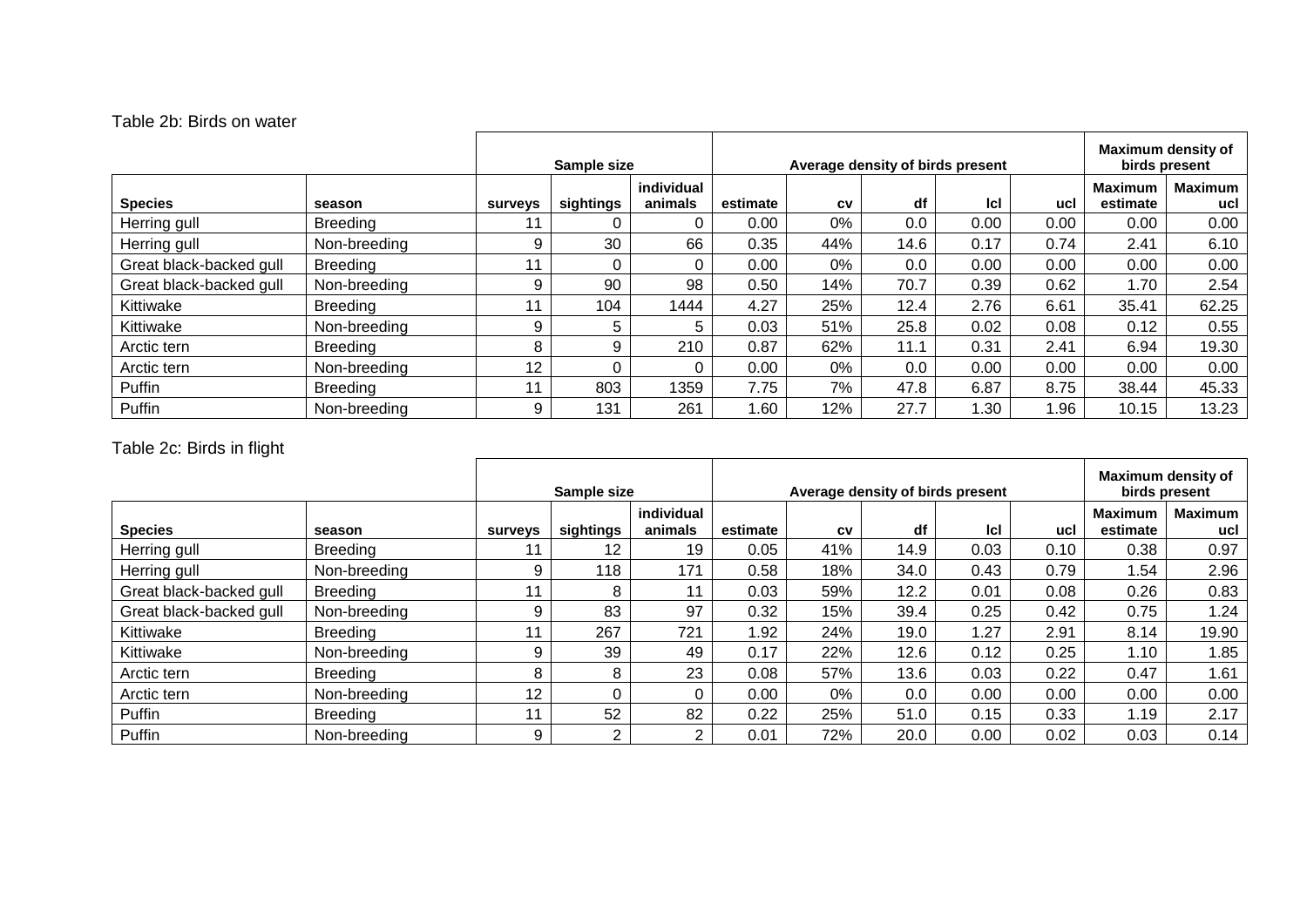|               |         |                | Sample size |            |          | Average density of birds present |      |      |       |                | Maximum density of<br>birds present |
|---------------|---------|----------------|-------------|------------|----------|----------------------------------|------|------|-------|----------------|-------------------------------------|
|               |         |                |             | individual |          |                                  |      |      |       | <b>Maximum</b> | <b>Maximum</b>                      |
| <b>Subset</b> | species | <b>Surveys</b> | sightings   | animals    | estimate | CV                               | df   | lcl  | ucl   | estimate       | ucl                                 |
| on water      | Puffin  | 11             | 459         | 800        | 8.92     | 9%                               | 18.6 | 7.68 | 10.36 | 50.37          | 59.85                               |
| in flight     | Puffin  | 11             | 26          | 42         | 0.22     | 28%                              | 6.8  | 0.13 | 0.37  | 1.37           | 3.26                                |
| combined      | Puffin  | 11             | 485         | 842        | 9.14     | 8%                               | 18.8 | 7.89 | 10.58 | 51.74          | 61.24                               |

Table 3: Density estimates for puffins during the breeding season based on survey effort within the Northern Survey Area.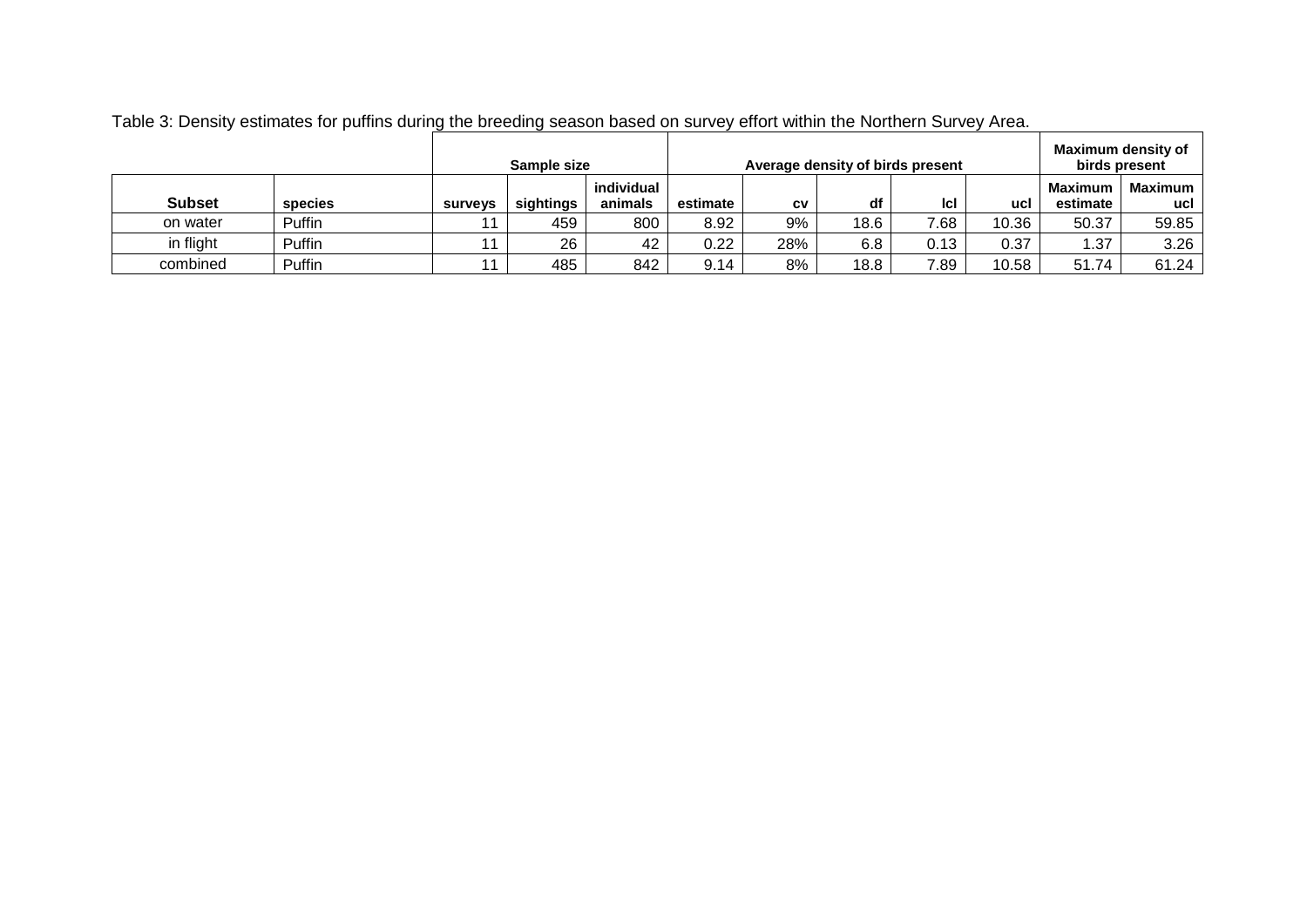Table 4: Abundance estimates for the whole survey area, based upon survey effort across the whole survey area

Table 4a: Birds on water and in flight

|                         |                 |       |                         |       | <b>Maximum</b>  |        |  |
|-------------------------|-----------------|-------|-------------------------|-------|-----------------|--------|--|
|                         |                 |       | Average number of birds |       | number of birds |        |  |
|                         |                 |       | present                 |       | present         |        |  |
|                         |                 |       |                         |       | Max.            | Max.   |  |
| <b>Species</b>          | season          | est.  | <b>Icl</b>              | ucl   | Est             | ucl    |  |
| Herring gull            | <b>Breeding</b> | 9     | 4                       | 17    | 65              | 165    |  |
| Herring gull            | Non-breeding    | 160   | 114                     | 224   | 536             | 1,120  |  |
| Great black-backed gull | <b>Breeding</b> | 5     | 2                       | 13    | 45              | 141    |  |
| Great black-backed gull | Non-breeding    | 140   | 118                     | 165   | 418             | 562    |  |
| Kittiwake               | <b>Breeding</b> | 1,056 | 764                     | 1,460 | 7,425           | 12,044 |  |
| Kittiwake               | Non-breeding    | 35    | 25                      | 50    | 188             | 315    |  |
| Arctic tern             | <b>Breeding</b> | 162   | 63                      | 418   | 1,263           | 3,327  |  |
| Arctic tern             | Non-breeding    | 0     | 0                       | 0     | 0               |        |  |
| Puffin                  | <b>Breeding</b> | 1,359 | 1,207                   | 1,530 | 6,758           | 7,934  |  |
| Puffin                  | Non-breeding    | 273   | 223                     | 335   | 1,730           | 2,255  |  |

Table 4b: Birds on water

|                         |                 |       |                         |       | <b>Maximum</b>  |        |  |
|-------------------------|-----------------|-------|-------------------------|-------|-----------------|--------|--|
|                         |                 |       | Average number of birds |       | number of birds |        |  |
|                         |                 |       | present                 |       | present         |        |  |
|                         |                 |       |                         |       | Max.            | Max.   |  |
| species                 | season          | est.  | lcl                     | ucl   | <b>Est</b>      | ucl    |  |
| Herring gull            | <b>Breeding</b> | 0     | 0                       | 0     |                 |        |  |
| Herring gull            | Non-breeding    | 60    | 29                      | 126   | 411             | 1,040  |  |
| Great black-backed gull | <b>Breeding</b> | 0     | 0                       | 0     | 0               |        |  |
| Great black-backed gull | Non-breeding    | 84    | 67                      | 106   | 290             | 433    |  |
| Kittiwake               | <b>Breeding</b> | 728   | 470                     | 1,127 | 6,037           | 10,613 |  |
| Kittiwake               | Non-breeding    | 6     | 3                       | 13    | 20              | 94     |  |
| Arctic tern             | <b>Breeding</b> | 148   | 53                      | 411   | 1,183           | 3,290  |  |
| Arctic tern             | Non-breeding    | 0     | 0                       | 0     |                 |        |  |
| Puffin                  | <b>Breeding</b> | 1,321 | 1,171                   | 1,492 | 6,554           | 7,728  |  |
| Puffin                  | Non-breeding    | 272   | 222                     | 333   | 1,730           | 2,255  |  |

Table 4c: Birds in flight

|                         |                 |      | Average number of birds<br>present |          | <b>Maximum</b><br>number of birds<br>present |             |  |
|-------------------------|-----------------|------|------------------------------------|----------|----------------------------------------------|-------------|--|
| species                 | season          | est. | IcI                                | ucl      | Max.<br>Est                                  | Max.<br>ucl |  |
| Herring gull            | <b>Breeding</b> | 9    | 4                                  | 17       | 65                                           | 165         |  |
| Herring gull            | Non-breeding    | 99   | 73                                 | 135      | 263                                          | 504         |  |
| Great black-backed gull | <b>Breeding</b> | 5    | 2                                  | 13       | 45                                           | 141         |  |
| Great black-backed gull | Non-breeding    | 55   | 43                                 | 71       | 128                                          | 211         |  |
| Kittiwake               | <b>Breeding</b> | 328  | 217                                | 497      | 1,387                                        | 3,393       |  |
| Kittiwake               | Non-breeding    | 29   | 20                                 | 43       | 188                                          | 315         |  |
| Arctic tern             | <b>Breeding</b> | 14   | 6                                  | 37       | 80                                           | 275         |  |
| Arctic tern             | Non-breeding    | 0    | 0                                  | $\Omega$ | 0                                            | 0           |  |
| <b>Puffin</b>           | <b>Breeding</b> | 37   | 25                                 | 56       | 204                                          | 370         |  |
| Puffin                  | Non-breeding    |      | 0                                  | 3        | 5                                            | 24          |  |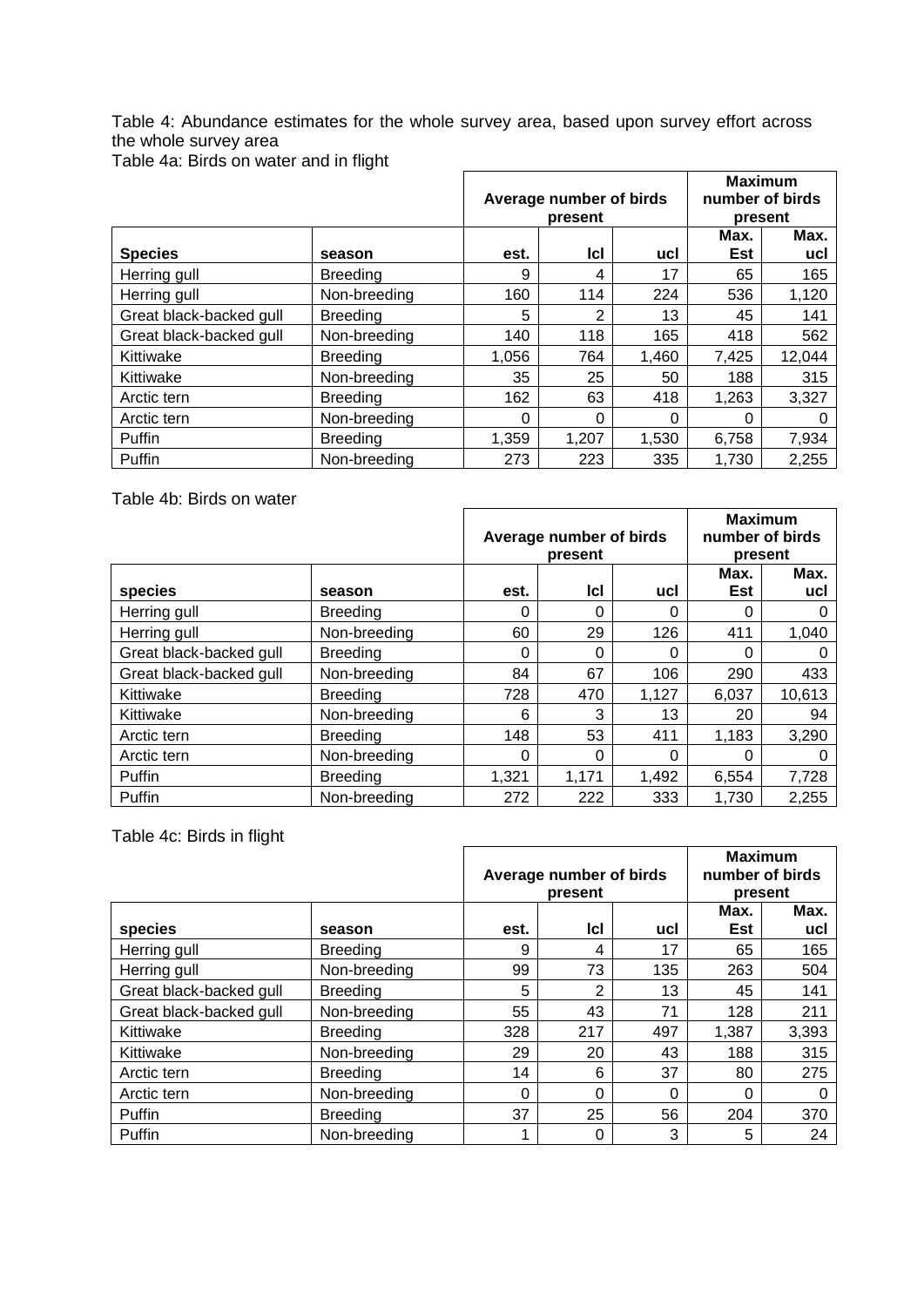Table 5: Abundance estimates for a 1 km buffer around the turbines, based upon density estimates for the whole survey area, apart from the estimates for puffin during the breeding season, which are based upon density estimates for the Northern Survey Area. Table 5a: Birds on water and in flight

|                         |                 |          | Average number of birds<br>present |          | <b>Maximum</b><br>number of birds | present     |
|-------------------------|-----------------|----------|------------------------------------|----------|-----------------------------------|-------------|
| species                 |                 | est.     | <b>Icl</b>                         | ucl      | Max.<br><b>Est</b>                | Max.<br>ucl |
|                         | season          |          |                                    |          |                                   |             |
| Herring gull            | <b>Breeding</b> |          | 0                                  | 1        | 5                                 | 13          |
| Herring gull            | Non-breeding    | 12       | 9                                  | 17       | 41                                | 86          |
| Great black-backed gull | <b>Breeding</b> | $\Omega$ | $\Omega$                           | 1        | 3                                 | 11          |
| Great black-backed gull | Non-breeding    | 11       | 9                                  | 13       | 32                                | 43          |
| Kittiwake               | <b>Breeding</b> | 81       | 58                                 | 112      | 568                               | 922         |
| Kittiwake               | Non-breeding    | 3        | 2                                  | 4        | 14                                | 24          |
| Arctic tern             | <b>Breeding</b> | 12       | 5                                  | 32       | 97                                | 255         |
| Arctic tern             | Non-breeding    | $\Omega$ | 0                                  | $\Omega$ | 0                                 | 0           |
| Puffin                  | <b>Breeding</b> | 119      | 103                                | 138      | 675                               | 799         |
| Puffin                  | Non-breeding    | 21       | 17                                 | 26       | 132                               | 173         |

Table 5b: Birds on water

|                         |                 |      | Average number of birds<br>present |          | <b>Maximum</b><br>number of birds<br>present |             |  |
|-------------------------|-----------------|------|------------------------------------|----------|----------------------------------------------|-------------|--|
| species                 | season          | est. | <b>Icl</b>                         | ucl      | Max.<br>Est                                  | Max.<br>ucl |  |
| Herring gull            | <b>Breeding</b> | 0    | 0                                  | 0        | 0                                            |             |  |
| Herring gull            | Non-breeding    | 5    | 2                                  | 10       | 31                                           | 80          |  |
| Great black-backed gull | <b>Breeding</b> | 0    | 0                                  | $\Omega$ | 0                                            | 0           |  |
| Great black-backed gull | Non-breeding    | 6    | 5                                  | 8        | 22                                           | 33          |  |
| Kittiwake               | <b>Breeding</b> | 56   | 36                                 | 86       | 462                                          | 812         |  |
| Kittiwake               | Non-breeding    | 0    | 0                                  |          | っ                                            |             |  |
| Arctic tern             | <b>Breeding</b> | 11   | 4                                  | 31       | 91                                           | 252         |  |
| Arctic tern             | Non-breeding    | 0    | 0                                  | $\Omega$ | 0                                            | 0           |  |
| Puffin                  | <b>Breeding</b> | 116  | 100                                | 135      | 657                                          | 781         |  |
| Puffin                  | Non-breeding    | 21   | 17                                 | 26       | 132                                          | 173         |  |

Table 5c: Birds in flight

|                         |                 |                | Average number of birds<br>present |          |             | <b>Maximum</b><br>number of birds<br>present |
|-------------------------|-----------------|----------------|------------------------------------|----------|-------------|----------------------------------------------|
| species                 | season          | est.           | lcl                                | ucl      | Max.<br>Est | Max.<br>ucl                                  |
| Herring gull            | <b>Breeding</b> |                | 0                                  |          | 5           | 13                                           |
| Herring gull            | Non-breeding    | 8              | 6                                  | 10       | 20          | 39                                           |
| Great black-backed gull | <b>Breeding</b> | 0              | $\Omega$                           |          | 3           | 11                                           |
| Great black-backed gull | Non-breeding    | 4              | 3                                  | 5        | 10          | 16                                           |
| Kittiwake               | <b>Breeding</b> | 25             | 17                                 | 38       | 106         | 260                                          |
| Kittiwake               | Non-breeding    | $\overline{2}$ | $\overline{2}$                     | 3        | 14          | 24                                           |
| Arctic tern             | <b>Breeding</b> |                | 0                                  | 3        | 6           | 21                                           |
| Arctic tern             | Non-breeding    | 0              | $\Omega$                           | $\Omega$ | 0           | 0                                            |
| Puffin                  | <b>Breeding</b> | 3              | $\overline{2}$                     | 5        | 18          | 42                                           |
| Puffin                  | Non-breeding    | 0              | 0                                  | $\Omega$ | 0           | $\overline{2}$                               |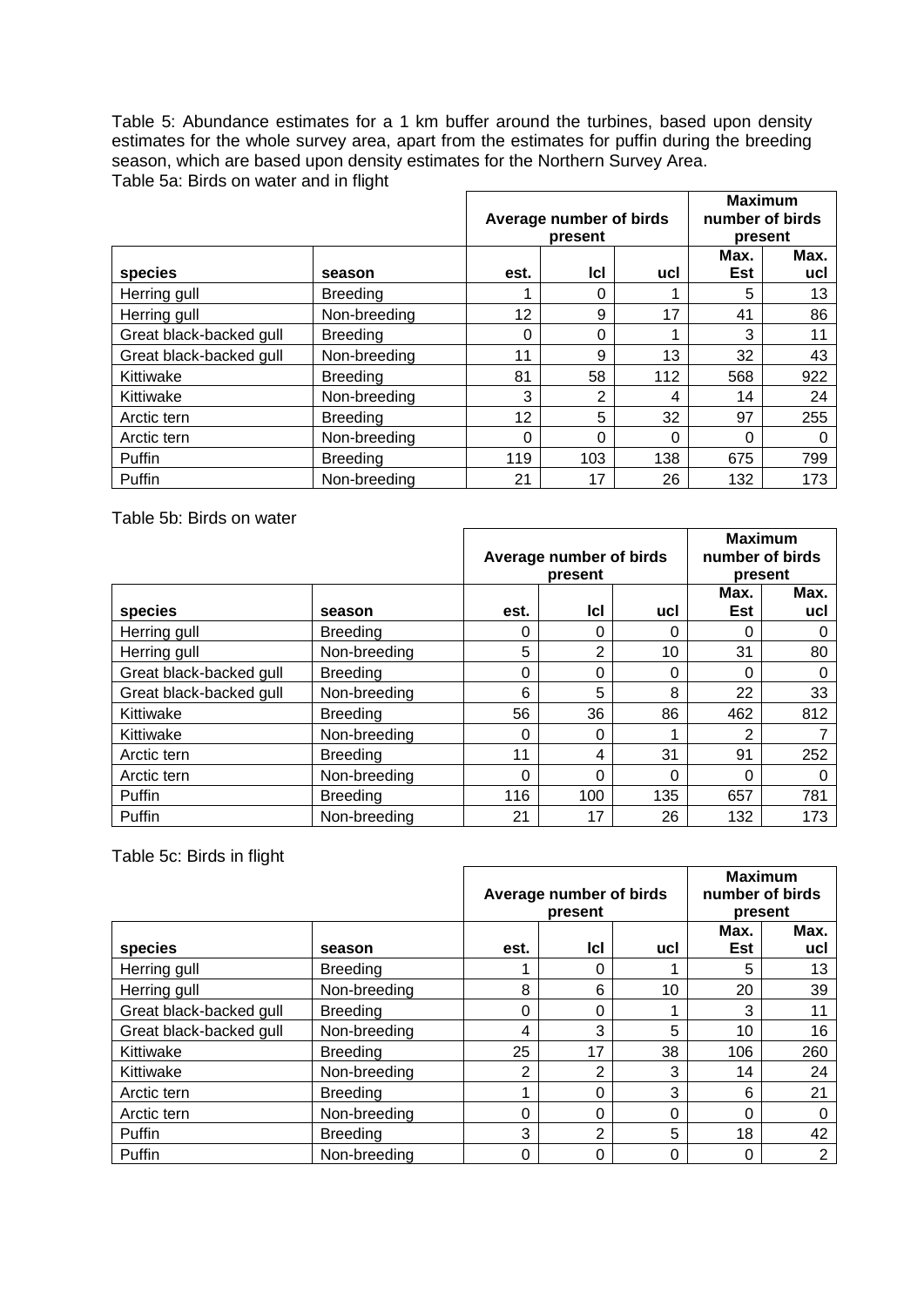Table 6: Abundance estimates for a 2 km buffer around the turbines, based upon density estimates for the whole survey area, apart from the estimates for puffin during the breeding season, which are based upon density estimates for the Northern Survey Area. Table 6a: Birds on water and in flight

|                         |                 |      | Average number of birds<br>present |          | <b>Maximum</b><br>number of birds<br>present |             |  |  |
|-------------------------|-----------------|------|------------------------------------|----------|----------------------------------------------|-------------|--|--|
| species                 | season          | est. | lcl                                | ucl      | Max.<br>Est                                  | Max.<br>ucl |  |  |
| Herring gull            | <b>Breeding</b> | 2    |                                    | 3        | 11                                           | 29          |  |  |
| Herring gull            | Non-breeding    | 28   | 20                                 | 40       | 95                                           | 198         |  |  |
| Great black-backed gull | <b>Breeding</b> |      | 0                                  | 2        | 8                                            | 25          |  |  |
| Great black-backed gull | Non-breeding    | 25   | 21                                 | 29       | 74                                           | 99          |  |  |
| Kittiwake               | <b>Breeding</b> | 187  | 135                                | 258      | 1,314                                        | 2,131       |  |  |
| Kittiwake               | Non-breeding    | 6    | 4                                  | 9        | 33                                           | 56          |  |  |
| Arctic tern             | <b>Breeding</b> | 29   | 11                                 | 74       | 223                                          | 589         |  |  |
| Arctic tern             | Non-breeding    | 0    | 0                                  | $\Omega$ | 0                                            |             |  |  |
| Puffin                  | <b>Breeding</b> | 276  | 238                                | 319      | 1,561                                        | 1,847       |  |  |
| Puffin                  | Non-breeding    | 48   | 39                                 | 59       | 306                                          | 399         |  |  |

Table 6b: Birds on water

|                         |                 |      | Average number of birds<br>present |          | <b>Maximum</b><br>number of birds<br>present |             |  |  |
|-------------------------|-----------------|------|------------------------------------|----------|----------------------------------------------|-------------|--|--|
| species                 | season          | est. | <b>Icl</b>                         | ucl      | Max.<br>Est                                  | Max.<br>ucl |  |  |
| Herring gull            | <b>Breeding</b> | 0    | 0                                  | $\Omega$ | 0                                            |             |  |  |
| Herring gull            | Non-breeding    | 11   | 5                                  | 22       | 73                                           | 184         |  |  |
| Great black-backed gull | <b>Breeding</b> | 0    | $\Omega$                           | $\Omega$ | 0                                            | 0           |  |  |
| Great black-backed gull | Non-breeding    | 15   | 12                                 | 19       | 51                                           | 77          |  |  |
| Kittiwake               | <b>Breeding</b> | 129  | 83                                 | 199      | 1,068                                        | 1,878       |  |  |
| Kittiwake               | Non-breeding    |      | 0                                  | 2        | 3                                            | 17          |  |  |
| Arctic tern             | <b>Breeding</b> | 26   | 9                                  | 73       | 209                                          | 582         |  |  |
| Arctic tern             | Non-breeding    | 0    | 0                                  | $\Omega$ | 0                                            |             |  |  |
| Puffin                  | <b>Breeding</b> | 269  | 232                                | 312      | 1,519                                        | 1,805       |  |  |
| Puffin                  | Non-breeding    | 48   | 39                                 | 59       | 306                                          | 399         |  |  |

Table 6c: Birds in flight

|                         |                 |      | Average number of birds<br>present |                | <b>Maximum</b><br>number of birds<br>present |             |  |  |
|-------------------------|-----------------|------|------------------------------------|----------------|----------------------------------------------|-------------|--|--|
| species                 | season          | est. | lcl                                | ucl            | Max.<br>Est                                  | Max.<br>ucl |  |  |
| Herring gull            | <b>Breeding</b> | 2    |                                    | 3              | 11                                           | 29          |  |  |
| Herring gull            | Non-breeding    | 18   | 13                                 | 24             | 47                                           | 89          |  |  |
| Great black-backed gull | <b>Breeding</b> |      | 0                                  | $\overline{2}$ | 8                                            | 25          |  |  |
| Great black-backed gull | Non-breeding    | 10   | 8                                  | 13             | 23                                           | 37          |  |  |
| Kittiwake               | <b>Breeding</b> | 58   | 38                                 | 88             | 245                                          | 600         |  |  |
| Kittiwake               | Non-breeding    | 5    | 4                                  | 8              | 33                                           | 56          |  |  |
| Arctic tern             | <b>Breeding</b> | 3    | 4                                  | 6              | 14                                           | 49          |  |  |
| Arctic tern             | Non-breeding    | 0    | $\Omega$                           | $\Omega$       | $\Omega$                                     | 0           |  |  |
| Puffin                  | <b>Breeding</b> | 7    | 4                                  | 11             | 41                                           | 98          |  |  |
| Puffin                  | Non-breeding    | 0    | 0                                  |                |                                              | 4           |  |  |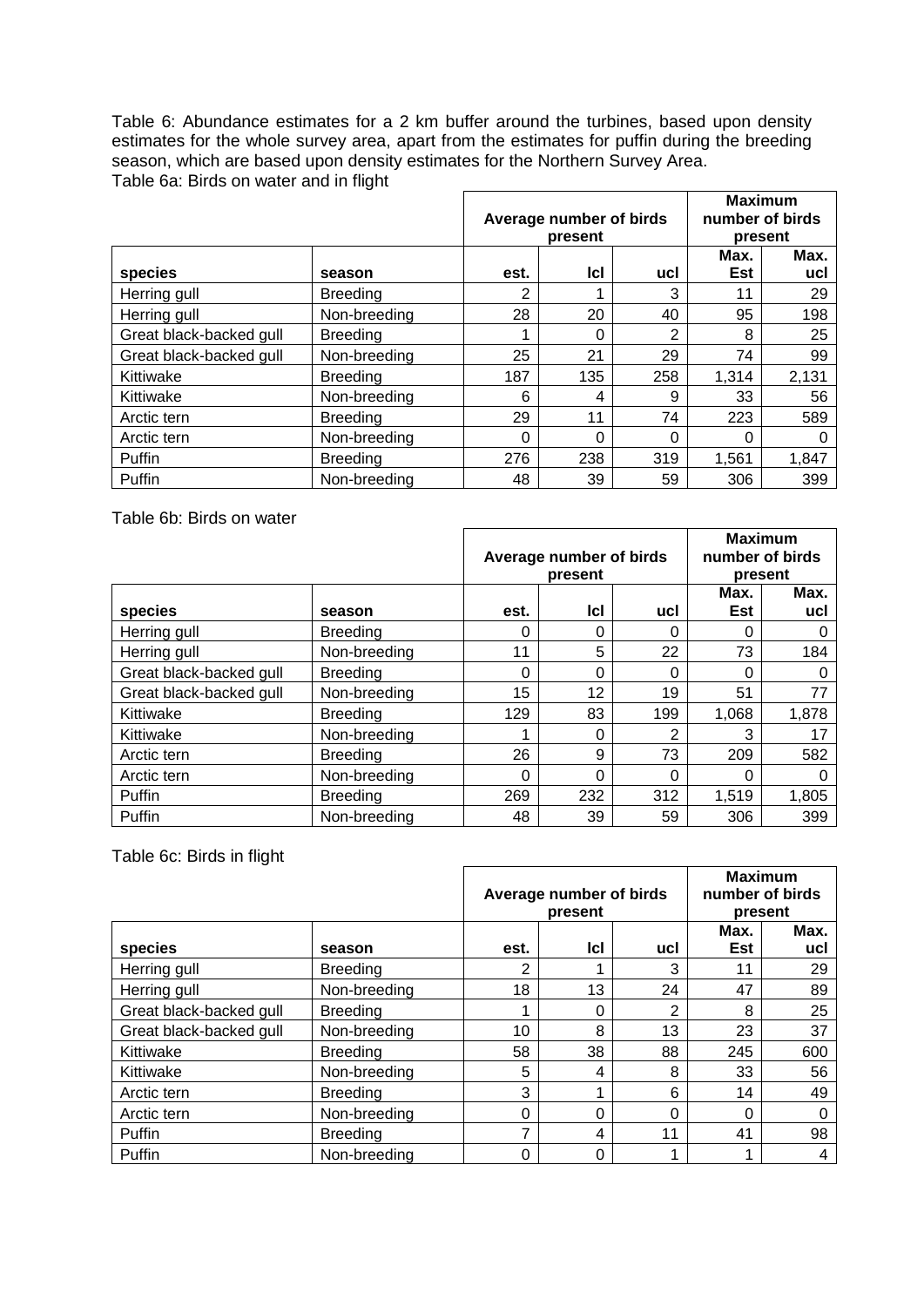Table 7: Abundance estimates for a 3 km buffer around the turbines, based upon density estimates for the whole survey area, apart from the estimates for puffin during the breeding season, which are based upon density estimates for the Northern Survey Area. Table 7a: Birds on water and in flight

|                         |                 |      | Average number of birds<br>present |          | <b>Maximum</b><br>number of birds<br>present |             |
|-------------------------|-----------------|------|------------------------------------|----------|----------------------------------------------|-------------|
| species                 | season          | est. | lcl                                | ucl      | Max.<br>Est                                  | Max.<br>ucl |
| Herring gull            | <b>Breeding</b> | 3    |                                    | 5        | 20                                           | 52          |
| Herring gull            | Non-breeding    | 50   | 36                                 | 70       | 168                                          | 351         |
| Great black-backed gull | <b>Breeding</b> | 2    |                                    | 4        | 14                                           | 44          |
| Great black-backed gull | Non-breeding    | 44   | 37                                 | 52       | 131                                          | 176         |
| Kittiwake               | <b>Breeding</b> | 331  | 239                                | 457      | 2,324                                        | 3,770       |
| Kittiwake               | Non-breeding    | 11   | 8                                  | 16       | 59                                           | 99          |
| Arctic tern             | <b>Breeding</b> | 51   | 20                                 | 131      | 395                                          | 1,042       |
| Arctic tern             | Non-breeding    | 0    | 0                                  | $\Omega$ | 0                                            |             |
| Puffin                  | <b>Breeding</b> | 488  | 421                                | 564      | 2,762                                        | 3,269       |
| Puffin                  | Non-breeding    | 86   | 70                                 | 105      | 542                                          | 706         |

Table 7b: Birds on water

|                         |                 |      | Average number of birds<br>present |          | <b>Maximum</b><br>number of birds<br>present |             |  |  |
|-------------------------|-----------------|------|------------------------------------|----------|----------------------------------------------|-------------|--|--|
| species                 | season          | est. | lcl                                | ucl      | Max.<br>Est                                  | Max.<br>ucl |  |  |
| Herring gull            | <b>Breeding</b> | 0    | 0                                  | 0        | 0                                            |             |  |  |
| Herring gull            | Non-breeding    | 19   | 9                                  | 40       | 129                                          | 326         |  |  |
| Great black-backed gull | <b>Breeding</b> | 0    | 0                                  | $\Omega$ | 0                                            | O           |  |  |
| Great black-backed gull | Non-breeding    | 26   | 21                                 | 33       | 91                                           | 136         |  |  |
| Kittiwake               | <b>Breeding</b> | 228  | 147                                | 353      | 1,890                                        | 3,322       |  |  |
| Kittiwake               | Non-breeding    | 2    |                                    | 4        | 6                                            | 30          |  |  |
| Arctic tern             | <b>Breeding</b> | 46   | 17                                 | 129      | 370                                          | 1,030       |  |  |
| Arctic tern             | Non-breeding    | 0    | 0                                  | $\Omega$ | 0                                            |             |  |  |
| Puffin                  | 476             | 410  | 553                                | 2,689    | 3,194                                        |             |  |  |
| Puffin                  | Non-breeding    | 85   | 70                                 | 104      | 542                                          | 706         |  |  |

Table 7c: Birds in flight

|                         |                 |      | Average number of birds<br>present |          | <b>Maximum</b><br>number of birds<br>present |             |  |  |
|-------------------------|-----------------|------|------------------------------------|----------|----------------------------------------------|-------------|--|--|
| species                 | season          | est. | lcl                                | ucl      | Max.<br>Est                                  | Max.<br>ucl |  |  |
| Herring gull            | <b>Breeding</b> | 3    |                                    | 5        | 20                                           | 52          |  |  |
| Herring gull            | Non-breeding    | 31   | 23                                 | 42       | 82                                           | 158         |  |  |
| Great black-backed gull | <b>Breeding</b> | 2    |                                    | 4        | 14                                           | 44          |  |  |
| Great black-backed gull | Non-breeding    | 17   | 13                                 | 22       | 40                                           | 66          |  |  |
| Kittiwake               | <b>Breeding</b> | 103  | 68                                 | 155      | 434                                          | 1,062       |  |  |
| Kittiwake               | Non-breeding    | 9    | 6                                  | 14       | 59                                           | 99          |  |  |
| Arctic tern             | <b>Breeding</b> | 4    | $\overline{2}$                     | 11       | 25                                           | 86          |  |  |
| Arctic tern             | Non-breeding    | 0    | $\Omega$                           | $\Omega$ | $\Omega$                                     | 0           |  |  |
| Puffin                  | <b>Breeding</b> | 12   | 7                                  | 20       | 73                                           | 174         |  |  |
| Puffin                  | Non-breeding    | 0    | 0                                  |          | 2                                            |             |  |  |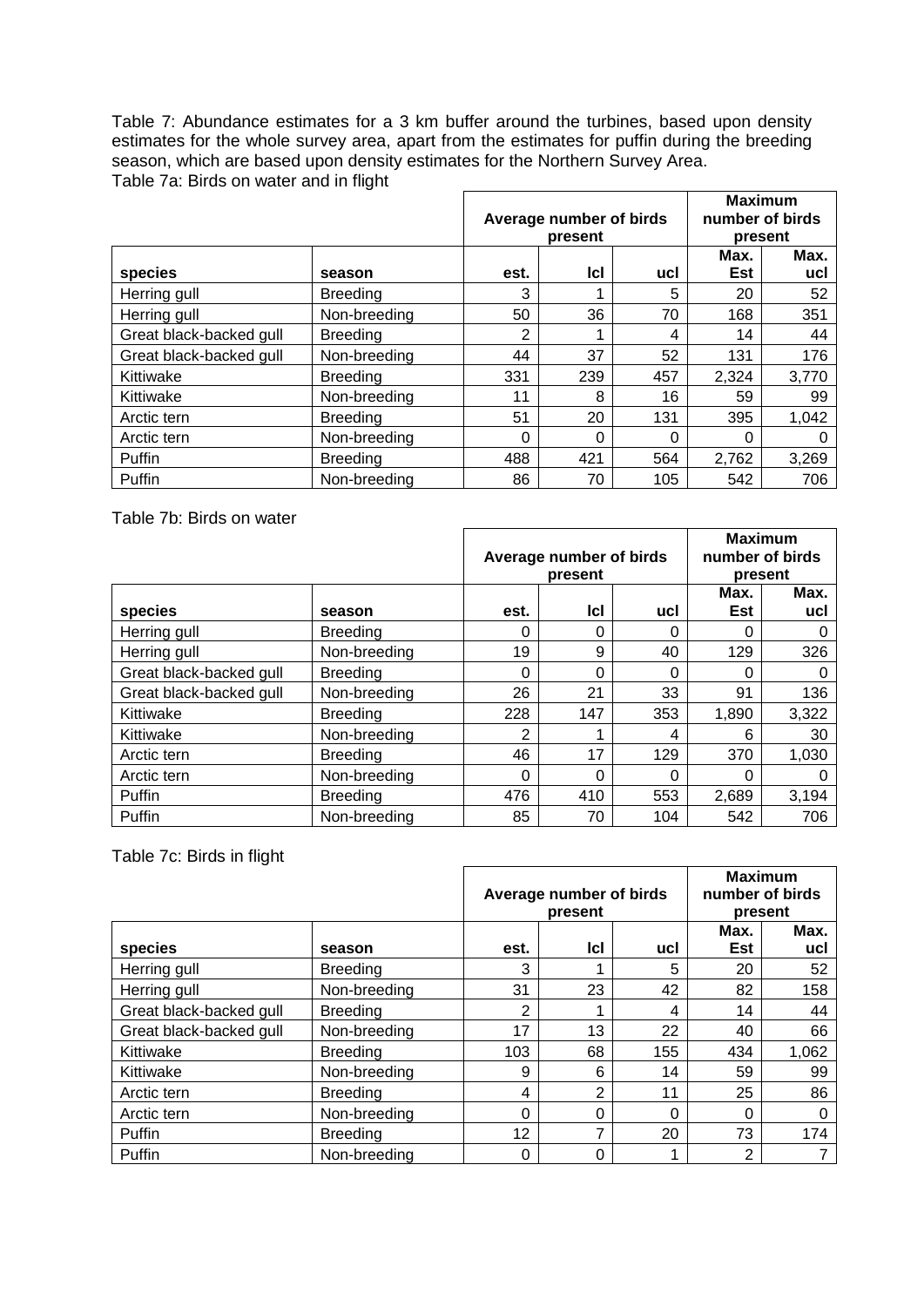| Table 8: Alternative annual collision risk mortality estimates for each species based upon JNCC/SNH seasons<br><b>Predicted number of collisions</b><br>under different avoidance rates |                       |                                        |                                          |                                               |                                                            |                                         |                               |                                                               |                                      |                                                              |        |      |      |      |       |
|-----------------------------------------------------------------------------------------------------------------------------------------------------------------------------------------|-----------------------|----------------------------------------|------------------------------------------|-----------------------------------------------|------------------------------------------------------------|-----------------------------------------|-------------------------------|---------------------------------------------------------------|--------------------------------------|--------------------------------------------------------------|--------|------|------|------|-------|
| <b>Species</b>                                                                                                                                                                          | <b>Band</b><br>option | <b>Flight</b><br><b>Height</b><br>data | <b>Collision</b><br><b>Risk</b><br>Model | % of<br>flights<br>at risk<br>height<br>(Q2r) | $%$ of<br>flights<br>at risk<br>height<br>through<br>rotor | % of all<br>flights<br>through<br>rotor | %<br>flights<br>after<br>dark | <b>Total No</b><br>of flights<br>during<br>rotor<br>operation | No of<br>flights<br>through<br>rotor | Average<br>P. of<br>collision<br>during<br>single<br>transit | 0%     | 95%  | 98%  | 99%  | 99.5% |
|                                                                                                                                                                                         |                       | <b>Site</b>                            | <b>Basic</b>                             | 40%                                           | 79%                                                        | 32%                                     | 36%                           | 81390                                                         | 25697                                | 6.5%                                                         | 1665.3 | 83.3 | 33.3 | 16.7 | 8.3   |
| Herring                                                                                                                                                                                 | 2                     | Generic                                | <b>Basic</b>                             | 30%                                           | 79%                                                        | 24%                                     | 36%                           | 81390                                                         | 19315                                | 6.5%                                                         | 1251.7 | 62.6 | 25.0 | 12.5 | 6.3   |
| Gull                                                                                                                                                                                    | 3                     | Generic                                | Extended                                 | 30%                                           | 54%                                                        | 16%                                     | 36%                           | 81390                                                         | 13320                                | 4.1%                                                         | 547.9  | 27.4 | 11.0 | 5.5  | 2.7   |
|                                                                                                                                                                                         | 4                     | Site                                   | Extended                                 | 40%                                           | 42%                                                        | 17%                                     | 36%                           | 81390                                                         | 13897                                | 3.2%                                                         | 441.8  | 22.1 | 8.8  | 4.4  | 2.2   |
| Great                                                                                                                                                                                   |                       | Site                                   | Basic                                    | 38%                                           | 79%                                                        | 30%                                     | 36%                           | 48602                                                         | 14601                                | 6.7%                                                         | 974.0  | 48.7 | 19.5 | 9.7  | 4.9   |
| black-                                                                                                                                                                                  | $\overline{2}$        | Generic                                | <b>Basic</b>                             | 31%                                           | 79%                                                        | 24%                                     | 36%                           | 48602                                                         | 11753                                | 6.7%                                                         | 784.0  | 39.2 | 15.7 | 7.8  | 3.9   |
| backed                                                                                                                                                                                  | 3                     | Generic                                | Extended                                 | 31%                                           | 55%                                                        | 17%                                     | 36%                           | 48602                                                         | 8210                                 | 4.4%                                                         | 360.4  | 18.0 | 7.2  | 3.6  | 1.8   |
| gull                                                                                                                                                                                    | 4                     | Site                                   | Extended                                 | 38%                                           | 47%                                                        | 18%                                     | 36%                           | 48602                                                         | 8750                                 | 3.6%                                                         | 318.5  | 15.9 | 6.4  | 3.2  | 1.6   |
|                                                                                                                                                                                         |                       | <b>Site</b>                            | Basic                                    | 15%                                           | 79%                                                        | 12%                                     | 16%                           | 245442                                                        | 29862                                | 5.6%                                                         | 1668.0 | 83.4 | 33.4 | 16.7 | 8.3   |
| Kittiwake                                                                                                                                                                               | 2                     | Generic                                | <b>Basic</b>                             | 14%                                           | 79%                                                        | 11%                                     | 16%                           | 245442                                                        | 26218                                | 5.6%                                                         | 1464.5 | 73.2 | 29.3 | 14.6 | 7.3   |
|                                                                                                                                                                                         | 3                     | Generic                                | Extended                                 | 14%                                           | 44%                                                        | 6%                                      | 16%                           | 245442                                                        | 14729                                | 2.5%                                                         | 362.4  | 18.1 | 7.2  | 3.6  | 1.8   |
|                                                                                                                                                                                         | 4                     | <b>Site</b>                            | Extended                                 | 15%                                           | 39%                                                        | 6%                                      | 16%                           | 245442                                                        | 14955                                | 2.2%                                                         | 327.1  | 16.4 | 6.5  | 3.3  | 1.6   |
| Arctic                                                                                                                                                                                  | 2                     | Generic                                | Basic                                    | 3%                                            | 79%                                                        | 3%                                      | 0%                            | 5771                                                          | 155                                  | 5.6%                                                         | 8.65   | 0.43 | 0.17 | 0.09 | 0.04  |
| tern                                                                                                                                                                                    | 3                     | Generic                                | Extended                                 | 3%                                            | 35%                                                        | 1%                                      | 0%                            | 5771                                                          | 69                                   | 2.0%                                                         | 1.41   | 0.07 | 0.03 | 0.01 | 0.01  |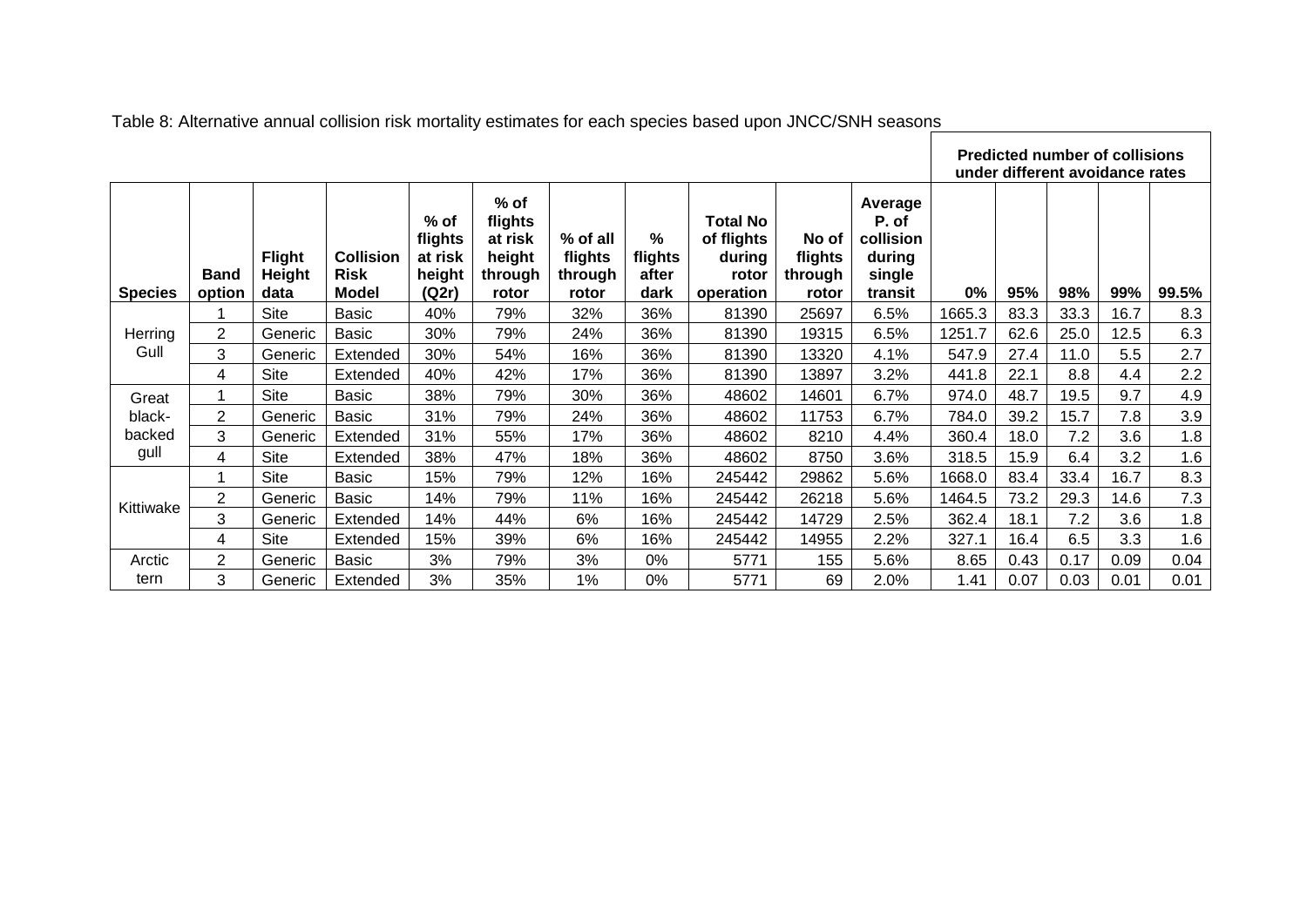|                 |                       |                                 |                                                 |                                                     |                                           |                                                               |                                      |                                                   |        | Predicted number of collisions under<br>different avoidance rates |      |      |       |
|-----------------|-----------------------|---------------------------------|-------------------------------------------------|-----------------------------------------------------|-------------------------------------------|---------------------------------------------------------------|--------------------------------------|---------------------------------------------------|--------|-------------------------------------------------------------------|------|------|-------|
| <b>Season</b>   | <b>Band</b><br>option | <b>Flight</b><br>Height<br>data | <b>Collision</b><br><b>Risk</b><br><b>Model</b> | <b>Density</b><br>estimate<br>(no/km <sup>2</sup> ) | $\frac{9}{6}$<br>flights<br>after<br>dark | <b>Total No</b><br>of flights<br>during<br>rotor<br>operation | No of<br>flights<br>through<br>rotor | P. of<br>collision<br>during<br>single<br>transit | $0\%$  | 95%                                                               | 98%  | 99%  | 99.5% |
|                 |                       | Site                            | Basic                                           | 0.05                                                | 14%                                       | 5709                                                          | 1802                                 | 6.3%                                              | 113.2  | 5.7                                                               | 2.3  | 1.1  | 0.6   |
| <b>Breeding</b> | $\overline{2}$        | Generic                         | Basic                                           | 0.05                                                | 14%                                       | 5709                                                          | 1355                                 | 6.3%                                              | 85.1   | 4.3                                                               | 1.7  | 0.9  | 0.4   |
|                 | 3                     | Generic                         | Extended                                        | 0.05                                                | 14%                                       | 5709                                                          | 934                                  | 3.9%                                              | 36.5   | 1.8                                                               | 0.7  | 0.4  | 0.2   |
|                 | 4                     | Site                            | Extended                                        | 0.05                                                | 14%                                       | 5709                                                          | 975                                  | 3.0%                                              | 28.9   | 1.4                                                               | 0.6  | 0.3  | 0.1   |
|                 |                       | Site                            | Basic                                           | 0.58                                                | 37%                                       | 75681                                                         | 23895                                | 6.5%                                              | 1552.1 | 77.6                                                              | 31.0 | 15.5 | 7.8   |
|                 | $\overline{2}$        | Generic                         | Basic                                           | 0.58                                                | 37%                                       | 75681                                                         | 17960                                | 6.5%                                              | 1166.6 | 58.3                                                              | 23.3 | 11.7 | 5.8   |
| Non-breeding    | 3                     | Generic                         | Extended                                        | 0.58                                                | 37%                                       | 75681                                                         | 12385                                | 4.1%                                              | 511.4  | 25.6                                                              | 10.2 | 5.1  | 2.6   |
|                 | 4                     | Site                            | Extended                                        | 0.58                                                | 37%                                       | 75681                                                         | 12922                                | 3.2%                                              | 412.8  | 20.6                                                              | 8.3  | 4.1  | 2.1   |

Table 9: Alternative seasonal collision risk mortality estimates for herring gull based upon JNCC/SNH seasons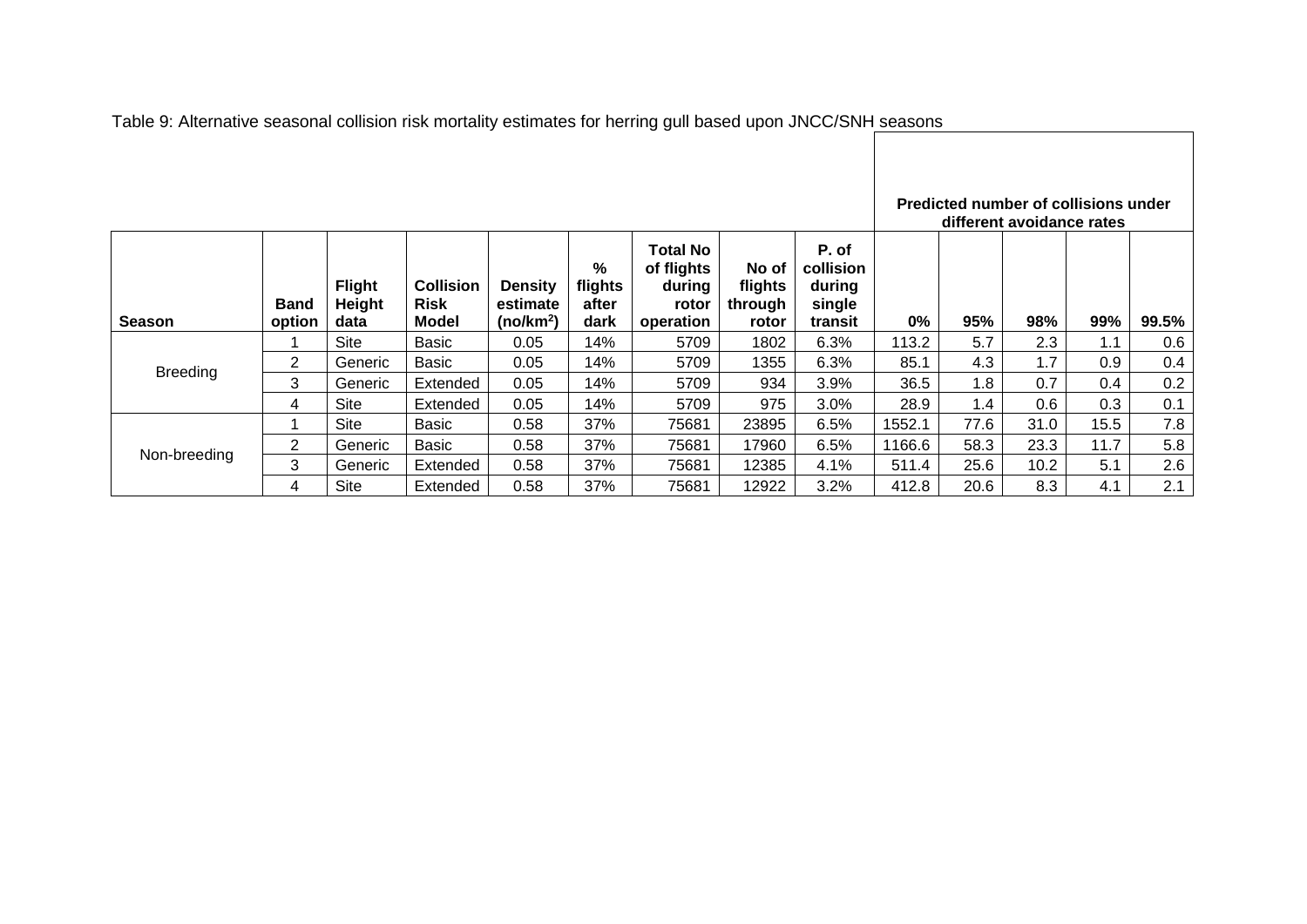|                 |                       |                                 |                                          |                                                     |                               |                                                               |                                      |                                                   |       | Predicted number of collisions under<br>different avoidance rates |      |     |       |
|-----------------|-----------------------|---------------------------------|------------------------------------------|-----------------------------------------------------|-------------------------------|---------------------------------------------------------------|--------------------------------------|---------------------------------------------------|-------|-------------------------------------------------------------------|------|-----|-------|
| <b>Season</b>   | <b>Band</b><br>option | <b>Flight</b><br>Height<br>data | <b>Collision</b><br><b>Risk</b><br>Model | <b>Density</b><br>estimate<br>(no/km <sup>2</sup> ) | %<br>flights<br>after<br>dark | <b>Total No</b><br>of flights<br>during<br>rotor<br>operation | No of<br>flights<br>through<br>rotor | P. of<br>collision<br>during<br>single<br>transit | $0\%$ | 95%                                                               | 98%  | 99% | 99.5% |
|                 |                       | <b>Site</b>                     | Basic                                    | 0.03                                                | 14%                           | 3542                                                          | 1064                                 | 6.5%                                              | 68.7  | 3.4                                                               | 1.4  | 0.7 | 0.3   |
| <b>Breeding</b> | 2                     | Generic                         | Basic                                    | 0.03                                                | 14%                           | 3542                                                          | 857                                  | 6.5%                                              | 55.3  | 2.8                                                               | 1.1  | 0.6 | 0.3   |
|                 | 3                     | Generic                         | Extended                                 | 0.03                                                | 14%                           | 3542                                                          | 598                                  | 4.2%                                              | 24.9  | 1.2                                                               | 0.5  | 0.2 | 0.1   |
|                 | 4                     | Site                            | Extended                                 | 0.03                                                | 14%                           | 3542                                                          | 638                                  | 3.4%                                              | 21.8  | 1.1                                                               | 0.4  | 0.2 | 0.1   |
|                 |                       | Site                            | Basic                                    | 0.32                                                | 37%                           | 45060                                                         | 13537                                | 6.7%                                              | 905.3 | 45.3                                                              | 18.1 | 9.1 | 4.5   |
|                 | $\overline{2}$        | Generic                         | <b>Basic</b>                             | 0.32                                                | 37%                           | 45060                                                         | 10896                                | 6.7%                                              | 728.7 | 36.4                                                              | 14.6 | 7.3 | 3.6   |
| Non-breeding    | 3                     | Generic                         | Extended                                 | 0.32                                                | 37%                           | 45060                                                         | 7612                                 | 4.4%                                              | 335.5 | 16.8                                                              | 6.7  | 3.4 | 1.7   |
|                 | 4                     | Site                            | Extended                                 | 0.32                                                | 37%                           | 45060                                                         | 8113                                 | 3.7%                                              | 296.7 | 14.8                                                              | 5.9  | 3.0 | 1.5   |

Table 10: Alternative seasonal collision risk mortality estimates for great black-backed gull based upon JNCC/SNH seasons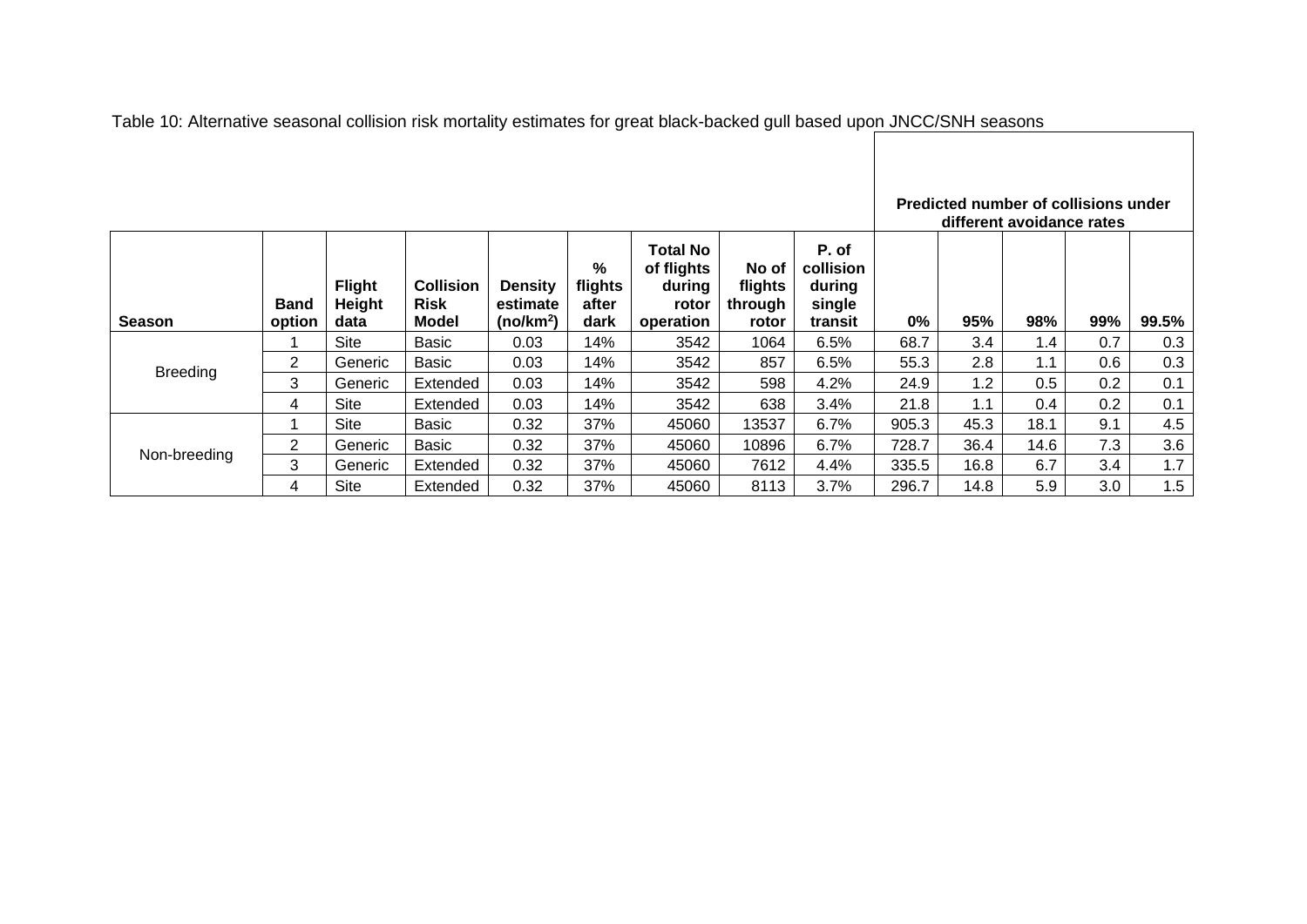|                 |                       |                                 |                                          |                                                     |                                  |                                                               |                                      |                                                   | Predicted number of collisions under<br>different avoidance rates |      |      |               |       |  |  |
|-----------------|-----------------------|---------------------------------|------------------------------------------|-----------------------------------------------------|----------------------------------|---------------------------------------------------------------|--------------------------------------|---------------------------------------------------|-------------------------------------------------------------------|------|------|---------------|-------|--|--|
| <b>Season</b>   | <b>Band</b><br>option | <b>Flight</b><br>Height<br>data | <b>Collision</b><br><b>Risk</b><br>Model | <b>Density</b><br>estimate<br>(no/km <sup>2</sup> ) | $\%$<br>flights<br>after<br>dark | <b>Total No</b><br>of flights<br>during<br>rotor<br>operation | No of<br>flights<br>through<br>rotor | P. of<br>collision<br>during<br>single<br>transit | $0\%$                                                             | 95%  | 98%  | 99%           | 99.5% |  |  |
|                 |                       | Site                            | Basic                                    | 1.92                                                | 14%                              | 222566                                                        | 27079                                | 5.6%                                              | 1509.4                                                            | 75.5 | 30.2 | 15.1          | 7.5   |  |  |
| <b>Breeding</b> | $\overline{2}$        | Generic                         | Basic                                    | 1.92                                                | 14%                              | 222566                                                        | 23775                                | 5.6%                                              | 1325.2                                                            | 66.3 | 26.5 | 13.3          | 6.6   |  |  |
|                 | 3                     | Generic                         | Extended                                 | 1.92                                                | 14%                              | 222566                                                        | 13356                                | 2.4%                                              | 326.8                                                             | 16.3 | 6.5  | 3.3           | 1.6   |  |  |
|                 | 4                     | Site                            | Extended                                 | 1.92                                                | 14%                              | 222566                                                        | 13561                                | 2.2%                                              | 294.8                                                             | 14.7 | 5.9  | 2.9           | 1.5   |  |  |
|                 |                       | Site                            | Basic                                    | 0.17                                                | 37%                              | 22876                                                         | 2783                                 | 5.7%                                              | 158.6                                                             | 7.9  | 3.2  | 1.6           | 0.8   |  |  |
|                 | 2                     | Generic                         | Basic                                    | 0.17                                                | 37%                              | 22876                                                         | 2444                                 | 5.7%                                              | 139.3                                                             | 7.0  | 2.8  | $1.4^{\circ}$ | 0.7   |  |  |
| Non-breeding    | 3                     | Generic                         | Extended                                 | 0.17                                                | 37%                              | 22876                                                         | 1373                                 | 2.6%                                              | 35.5                                                              | 1.8  | 0.7  | 0.4           | 0.2   |  |  |
|                 | 4                     | Site                            | Extended                                 | 0.17                                                | 37%                              | 22876                                                         | 1394                                 | 2.3%                                              | 32.3                                                              | 1.6  | 0.6  | 0.3           | 0.2   |  |  |

Table 11: Alternative seasonal collision risk mortality estimates for kittiwake based upon JNCC/SNH seasons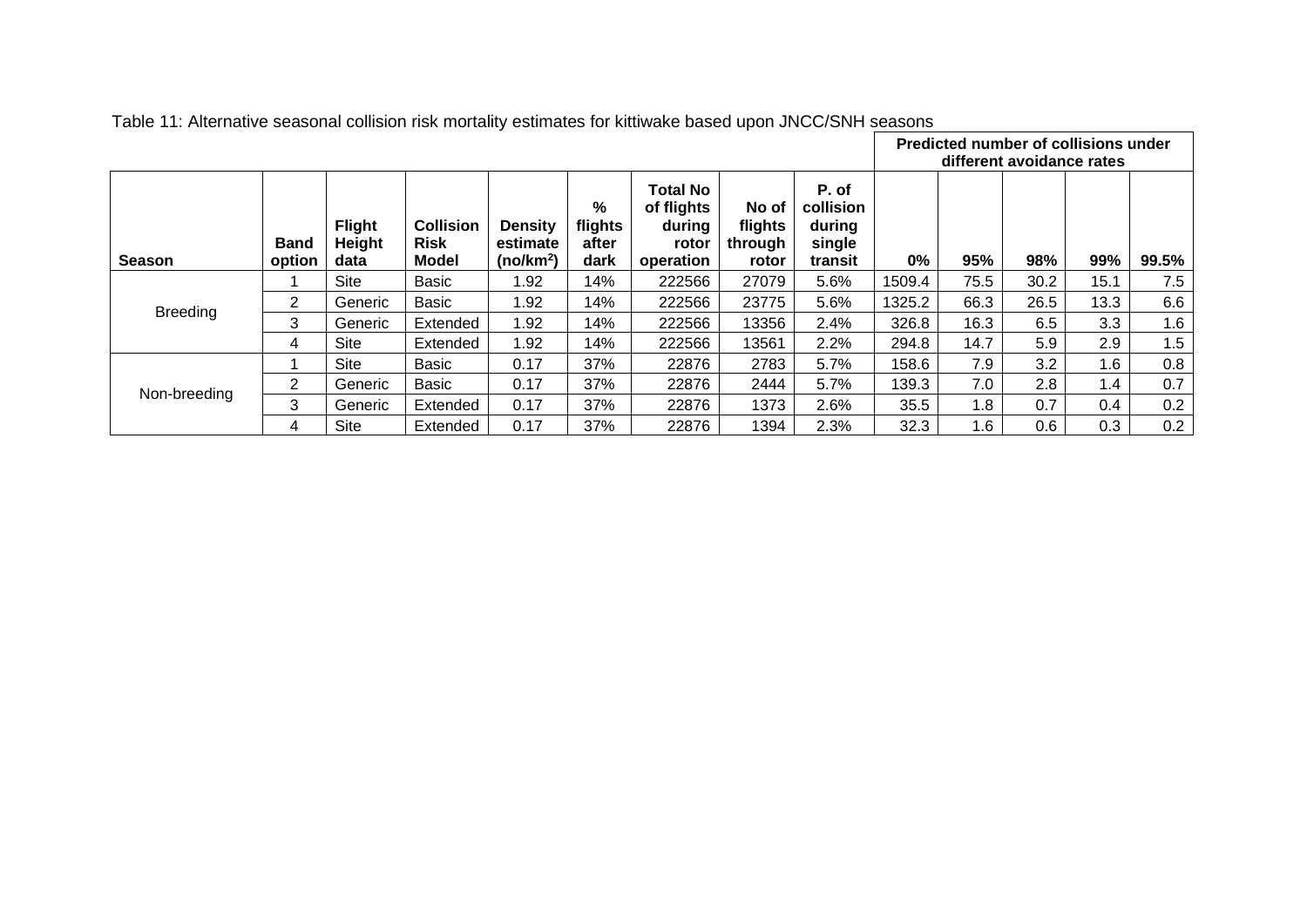|                 |                       |                                 |                                                 |                                                     |                               |                                                               |                                      |                                                   |       | Predicted number of collisions under<br>different avoidance rates |      |      |       |  |  |
|-----------------|-----------------------|---------------------------------|-------------------------------------------------|-----------------------------------------------------|-------------------------------|---------------------------------------------------------------|--------------------------------------|---------------------------------------------------|-------|-------------------------------------------------------------------|------|------|-------|--|--|
| <b>Season</b>   | <b>Band</b><br>option | <b>Flight</b><br>Height<br>data | <b>Collision</b><br><b>Risk</b><br><b>Model</b> | <b>Density</b><br>estimate<br>(no/km <sup>2</sup> ) | %<br>flights<br>after<br>dark | <b>Total No</b><br>of flights<br>during<br>rotor<br>operation | No of<br>flights<br>through<br>rotor | P. of<br>collision<br>during<br>single<br>transit | $0\%$ | 95%                                                               | 98%  | 99%  | 99.5% |  |  |
| <b>Breeding</b> | ົ                     | Generic                         | Basic                                           | 0.084                                               | 0%                            | 5771                                                          | 155                                  | 5.6%                                              | 8.65  | 0.43                                                              | 0.17 | 0.09 | 0.04  |  |  |
|                 | 3                     | Generic                         | Extended                                        | 0.084                                               | 0%                            | 5771                                                          | 69                                   | 2.0%                                              | 1.41  | 0.07                                                              | 0.03 | 0.01 | 0.01  |  |  |

Table 12: Alternative seasonal collision risk mortality estimates for Arctic tern based upon JNCC/SNH seasons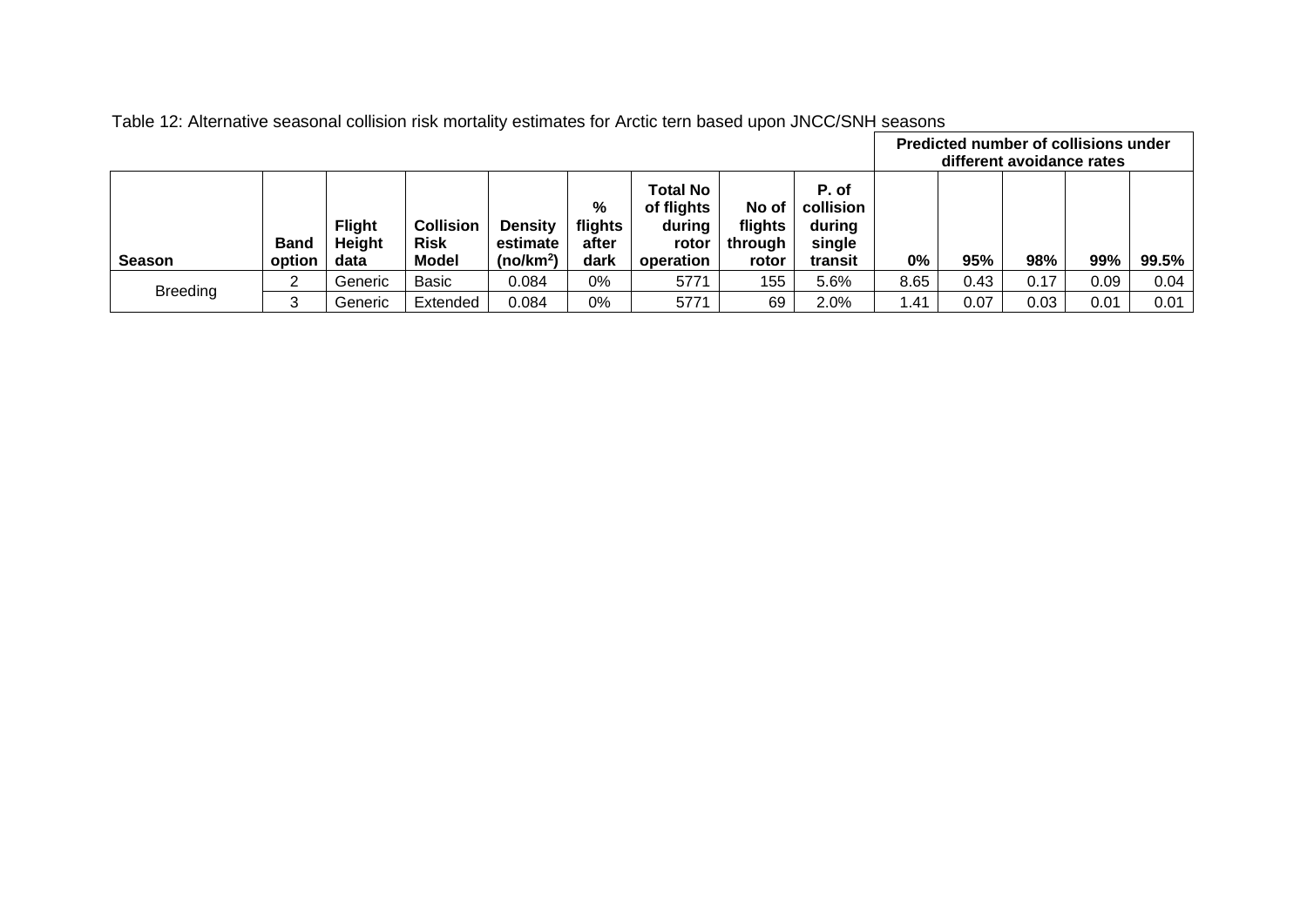Appendix A: Density estimates for JNCC/SNH seasons based on survey effort within different strata. Table A.1: Density estimates based on survey effort within a 1 km buffer around the turbines. Table A.1a: Birds on water and in flight

|                         |                 | Sample size    |           |                       |          | Average density of birds present |     | Maximum density of<br>birds present |       |                            |                       |
|-------------------------|-----------------|----------------|-----------|-----------------------|----------|----------------------------------|-----|-------------------------------------|-------|----------------------------|-----------------------|
| species                 | season          | <b>surveys</b> | sightings | individual<br>animals | estimate | CV                               | df  | Icl                                 | ucl   | <b>Maximum</b><br>estimate | <b>Maximum</b><br>ucl |
| Herring gull            | Breeding        |                |           |                       | 0.00     | 0%                               | 0.0 | 0.00                                | 0.00  | 0.00                       | 0.00                  |
| Herring gull            | Non-breeding    | 9              | 16        | 46                    | 3.26     | 48%                              | 1.3 | 0.49                                | 21.64 | 25.37                      | 234.84                |
| Great black-backed gull | <b>Breeding</b> |                |           |                       | 0.04     | 86%                              | 1.0 | 0.00                                | 4.49  | 0.44                       | 49.36                 |
| Great black-backed gull | Non-breeding    | 9              | 23        | 25                    | 1.51     | 22%                              | 2.3 | 0.84                                | 2.72  | 6.16                       | 208.03                |
| Kittiwake               | <b>Breeding</b> |                | 26        | 58                    | 2.60     | 50%                              | 1.1 | 0.23                                | 29.91 | 12.61                      | 3281.63               |
| Kittiwake               | Non-breeding    | 9              | ⌒         | 2                     | 0.08     | 71%                              | 4.0 | 0.02                                | 0.31  | 0.35                       | 4.20                  |
| Arctic tern             | <b>Breeding</b> | 8              |           | 0                     | 0.00     | 0%                               | 0.0 | 0.00                                | 0.00  | 0.00                       | 0.00                  |
| Arctic tern             | Non-breeding    | 12             |           | 0                     | 0.00     | 0%                               | 0.0 | 0.00                                | 0.00  | 0.00                       | 0.00                  |
| Puffin                  | <b>Breeding</b> |                | 82        | 130                   | 9.33     | 14%                              | 5.4 | 7.10                                | 12.27 | 53.52                      | 220.96                |
| Puffin                  | Non-breeding    | 9              | 10        | 23                    | .50      | 25%                              | 3.1 | 0.84                                | 2.67  | 11.44                      | 78.93                 |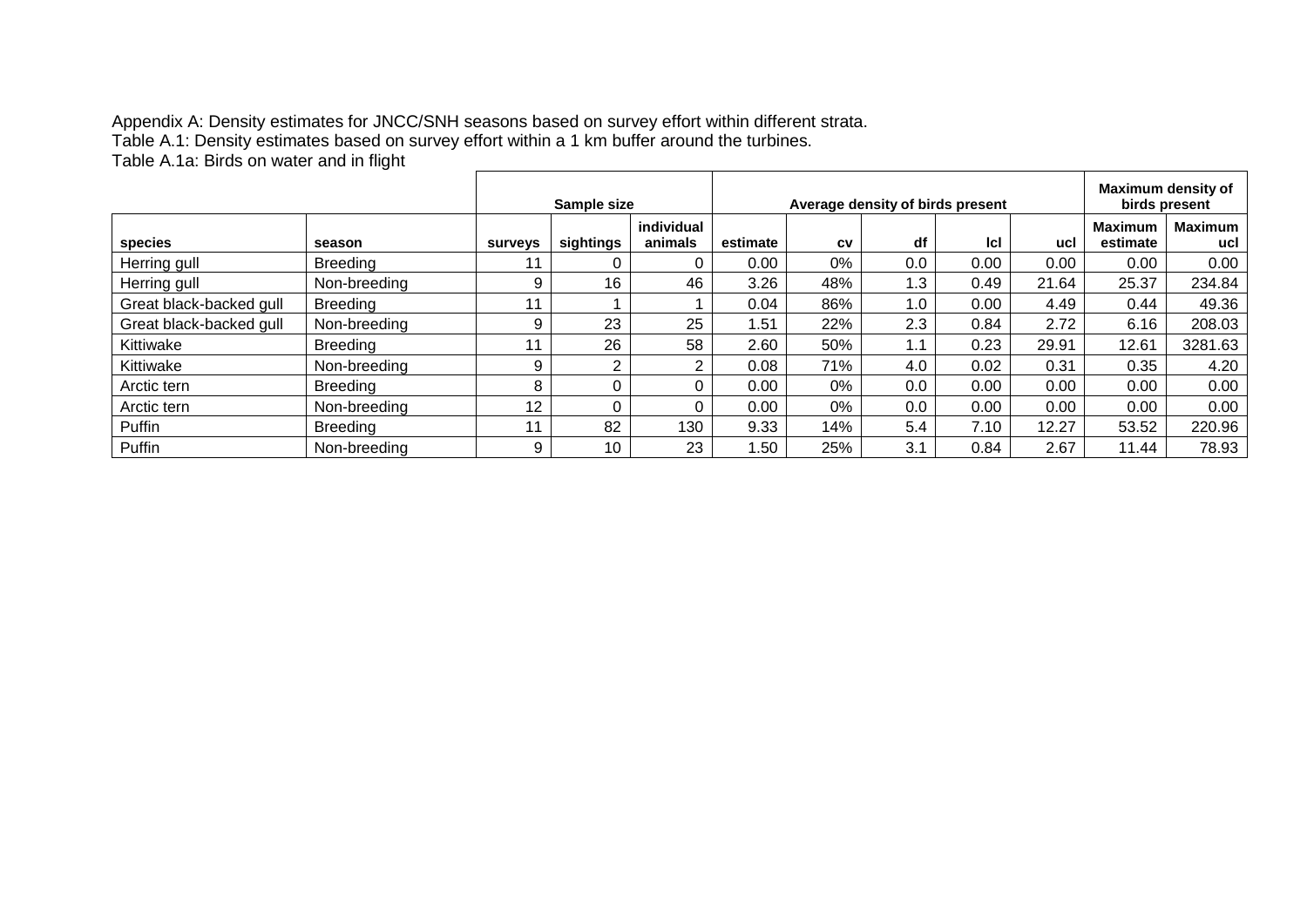#### Table A.1b: Birds on water

|                         |                 | Sample size    |           | Average density of birds present |          |     |     |      | Maximum density of<br>birds present |                            |                       |
|-------------------------|-----------------|----------------|-----------|----------------------------------|----------|-----|-----|------|-------------------------------------|----------------------------|-----------------------|
| species                 | season          | <b>surveys</b> | sightings | individual<br>animals            | estimate | CV  | df  | lcl  | ucl                                 | <b>Maximum</b><br>estimate | <b>Maximum</b><br>ucl |
| Herring gull            | <b>Breeding</b> |                |           | 0                                | 0.00     | 0%  | 0.0 | 0.00 | 0.00                                | 0.00                       | 0.00                  |
| Herring gull            | Non-breeding    | 9              | 10        | 35                               | 2.83     | 55% | 1.3 | 0.31 | 25.97                               | 24.94                      | 239.41                |
| Great black-backed gull | <b>Breeding</b> | 11             |           | 0                                | 0.00     | 0%  | 0.0 | 0.00 | 0.00                                | 0.00                       | 0.00                  |
| Great black-backed gull | Non-breeding    | 9              | 13        | 14                               | .07      | 29% | 1.7 | 0.42 | 2.76                                | 5.73                       | 208.03                |
| Kittiwake               | <b>Breeding</b> | 11             | 8         | 36                               | 1.78     | 72% | 1.0 | 0.04 | 76.26                               | 12.17                      | 3709.48               |
| Kittiwake               | Non-breeding    | 9              |           | 0                                | 0.00     | 0%  | 0.0 | 0.00 | 0.00                                | 0.00                       | 0.00                  |
| Arctic tern             | <b>Breeding</b> | 8              |           | 0                                | 0.00     | 0%  | 0.0 | 0.00 | 0.00                                | 0.00                       | 0.00                  |
| Arctic tern             | Non-breeding    | 12             |           | 0                                | 0.00     | 0%  | 0.0 | 0.00 | 0.00                                | 0.00                       | 0.00                  |
| Puffin                  | <b>Breeding</b> | - 11           | 79        | 127                              | 9.22     | 14% | 5.3 | 6.99 | 12.16                               | 53.15                      | 220.96                |
| Puffin                  | Non-breeding    | 9              | 10        | 23                               | .50      | 25% | 3.1 | 0.84 | 2.67                                | 11.44                      | 78.93                 |

## Table A.1c: Birds in flight

|                         |                 | Sample size     |           |                       | Average density of birds present |           |     |            |      | Maximum density of<br>birds present |                       |  |
|-------------------------|-----------------|-----------------|-----------|-----------------------|----------------------------------|-----------|-----|------------|------|-------------------------------------|-----------------------|--|
| species                 | season          | <b>surveys</b>  | sightings | individual<br>animals | estimate                         | <b>CV</b> | df  | <b>Icl</b> | ucl  | <b>Maximum</b><br>estimate          | <b>Maximum</b><br>ucl |  |
| Herring gull            | Breeding        |                 |           | 0                     | 0.00                             | 0%        | 0.0 | 0.00       | 0.00 | 0.00                                | 0.00                  |  |
| Herring gull            | Non-breeding    | 9               | 6         | 11                    | 0.44                             | 45%       | 2.3 | 0.14       | 1.37 | 3.15                                | 36.70                 |  |
| Great black-backed gull | <b>Breeding</b> | 11              |           |                       | 0.04                             | 86%       | 1.0 | 0.00       | 4.49 | 0.44                                | 49.36                 |  |
| Great black-backed gull | Non-breeding    | 9               | 10        | 11                    | 0.44                             | 30%       | 5.4 | 0.24       | 0.79 | 1.42                                | 36.70                 |  |
| Kittiwake               | <b>Breeding</b> |                 | 18        | 22                    | 0.83                             | 31%       | 4.1 | 0.43       | 1.58 | 2.23                                | 221.62                |  |
| Kittiwake               | Non-breeding    | 9               | ົ         | 2                     | 0.08                             | 71%       | 4.0 | 0.02       | 0.31 | 0.35                                | 4.20                  |  |
| Arctic tern             | <b>Breeding</b> | 8               |           | $\Omega$              | 0.00                             | 0%        | 0.0 | 0.00       | 0.00 | 0.00                                | 0.00                  |  |
| Arctic tern             | Non-breeding    | 12 <sup>2</sup> |           | 0                     | 0.00                             | 0%        | 0.0 | 0.00       | 0.00 | 0.00                                | 0.00                  |  |
| Puffin                  | <b>Breeding</b> | 11              | 3         | 3                     | 0.11                             | 68%       | 1.8 | 0.02       | 0.79 | 0.86                                | 83.24                 |  |
| Puffin                  | Non-breeding    | 9               |           | 0                     | 0.00                             | 0%        | 0.0 | 0.00       | 0.00 | 0.00                                | 0.00                  |  |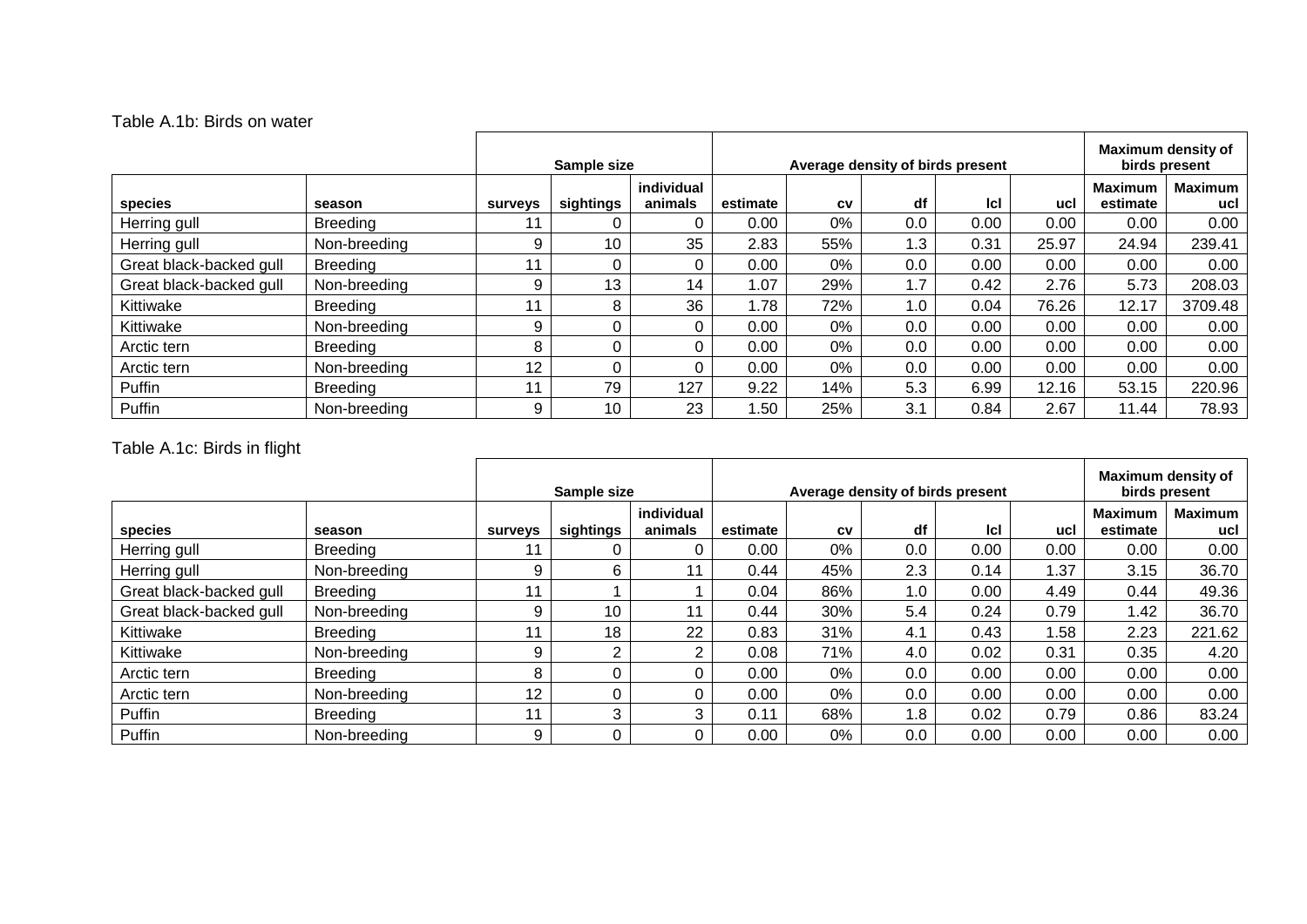#### Table A.2: Density estimates based on survey effort within a 2 km buffer around the turbines. Table A.2a: Birds on water and in flight

|                         |                 | Sample size    |           |                       | Average density of birds present |           |      |      |       | Maximum density of<br>birds present |                       |  |
|-------------------------|-----------------|----------------|-----------|-----------------------|----------------------------------|-----------|------|------|-------|-------------------------------------|-----------------------|--|
| species                 | season          | <b>surveys</b> | sightings | individual<br>animals | estimate                         | <b>CV</b> | df   | Icl  | ucl   | <b>Maximum</b><br>estimate          | <b>Maximum</b><br>ucl |  |
| Herring gull            | <b>Breeding</b> |                |           | っ                     | 0.03                             | 71%       | 6.0  | 0.01 | 0.10  | 0.17                                | 1.23                  |  |
| Herring gull            | Non-breeding    | 9              | 41        | 94                    | 2.31                             | 35%       | 5.3  | 1.17 | 4.54  | 12.65                               | 36.70                 |  |
| Great black-backed gull | <b>Breeding</b> | 11             |           |                       | 0.02                             | 100%      | 3.0  | 0.00 | 0.11  | 0.17                                | 1.20                  |  |
| Great black-backed gull | Non-breeding    | 9              | 45        | 48                    | 1.22                             | 17%       | 18.6 | 0.91 | 1.62  | 5.80                                | 8.53                  |  |
| Kittiwake               | <b>Breeding</b> | 11             | 72        | 256                   | 4.20                             | 38%       | 5.4  | 2.05 | 8.63  | 16.49                               | 99.40                 |  |
| Kittiwake               | Non-breeding    | 9              | 3         | 3                     | 0.06                             | 56%       | 9.0  | 0.02 | 0.14  | 0.17                                | 1.17                  |  |
| Arctic tern             | <b>Breeding</b> | 8              | C         | 27                    | 0.72                             | 91%       | 3.0  | 0.12 | 4.45  | 5.75                                | 35.62                 |  |
| Arctic tern             | Non-breeding    | 12             | 0         | 0                     | 0.00                             | 0%        | 0.0  | 0.00 | 0.00  | 0.00                                | 0.00                  |  |
| Puffin                  | <b>Breeding</b> | 11             | 174       | 308                   | 9.71                             | 12%       | 10.9 | 7.87 | 11.98 | 57.48                               | 77.76                 |  |
| Puffin                  | Non-breeding    | 9              | 29        | 59                    | 1.93                             | 15%       | 8.1  | 1.46 | 2.55  | 12.82                               | 18.20                 |  |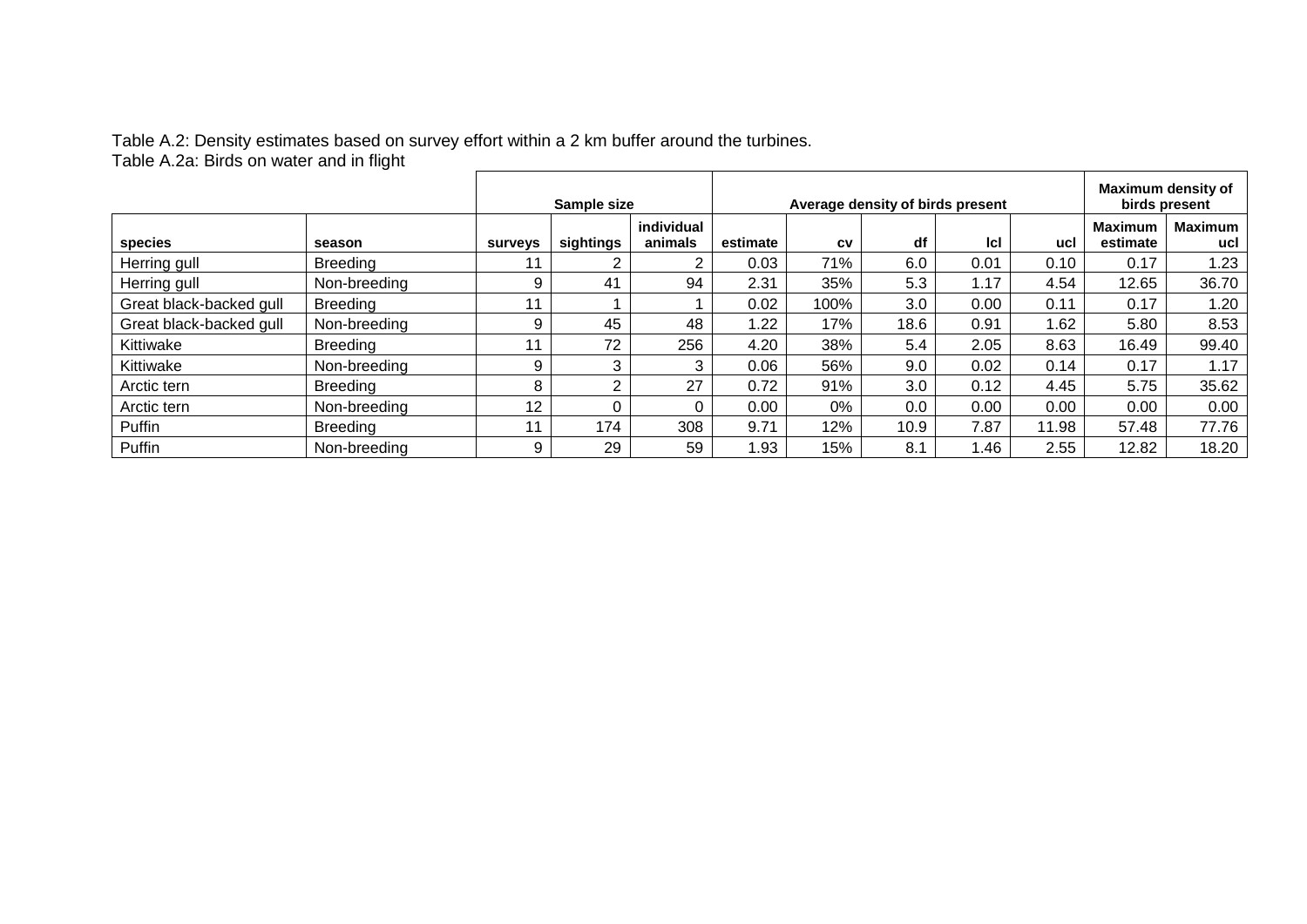#### Table A.2b: Birds on water

|                         |                 | Sample size    |           | Average density of birds present |          |     |      |            | Maximum density of<br>birds present |                            |                       |
|-------------------------|-----------------|----------------|-----------|----------------------------------|----------|-----|------|------------|-------------------------------------|----------------------------|-----------------------|
| species                 | season          | <b>surveys</b> | sightings | individual<br>animals            | estimate | CV  | df   | <b>Icl</b> | ucl                                 | <b>Maximum</b><br>estimate | <b>Maximum</b><br>ucl |
| Herring gull            | <b>Breeding</b> |                |           | $\Omega$                         | 0.00     | 0%  | 0.0  | 0.00       | 0.00                                | 0.00                       | 0.00                  |
| Herring gull            | Non-breeding    | 9              | 15        | 46                               | 1.39     | 53% | 3.9  | 0.47       | 4.08                                | 12.00                      | 36.65                 |
| Great black-backed gull | <b>Breeding</b> | 11             |           | 0                                | 0.00     | 0%  | 0.0  | 0.00       | 0.00                                | 0.00                       | 0.00                  |
| Great black-backed gull | Non-breeding    | 9              | 30        | 32                               | 0.92     | 21% | 14.8 | 0.64       | 1.31                                | 5.48                       | 8.19                  |
| Kittiwake               | <b>Breeding</b> | 11             | 16        | 135                              | 2.38     | 59% | 3.6  | 0.72       | 7.89                                | 16.14                      | 100.20                |
| Kittiwake               | Non-breeding    | 9              |           | 0                                | 0.00     | 0%  | 0.0  | 0.00       | 0.00                                | 0.00                       | 0.00                  |
| Arctic tern             | <b>Breeding</b> | 8              | ◠         | 27                               | 0.72     | 91% | 3.0  | 0.12       | 4.45                                | 5.75                       | 35.62                 |
| Arctic tern             | Non-breeding    | 12             |           | $\Omega$                         | 0.00     | 0%  | 0.0  | 0.00       | 0.00                                | 0.00                       | 0.00                  |
| Puffin                  | <b>Breeding</b> | - 11           | 166       | 292                              | 9.46     | 12% | 10.5 | 7.63       | 11.73                               | 55.74                      | 76.24                 |
| Puffin                  | Non-breeding    | 9              | 28        | 58                               | 91. ا    | 15% | 8.1  | 1.44       | 2.53                                | 12.82                      | 18.20                 |

## Table A.2c: Birds in flight

|                         |                 | Sample size     |           |                       | Average density of birds present |           |      |            |      | Maximum density of<br>birds present |                       |  |
|-------------------------|-----------------|-----------------|-----------|-----------------------|----------------------------------|-----------|------|------------|------|-------------------------------------|-----------------------|--|
| species                 | season          | <b>surveys</b>  | sightings | individual<br>animals | estimate                         | <b>CV</b> | df   | <b>Icl</b> | ucl  | <b>Maximum</b><br>estimate          | <b>Maximum</b><br>ucl |  |
| Herring gull            | Breeding        |                 |           | 2                     | 0.03                             | 71%       | 6.0  | 0.01       | 0.10 | 0.17                                | .23                   |  |
| Herring gull            | Non-breeding    | 9               | 26        | 48                    | 0.92                             | 36%       | 4.0  | 0.44       | 1.91 | 3.22                                | 18.78                 |  |
| Great black-backed gull | <b>Breeding</b> | 11              |           |                       | 0.02                             | 100%      | 3.0  | 0.00       | 0.11 | 0.17                                | .20                   |  |
| Great black-backed gull | Non-breeding    | 9               | 15        | 16                    | 0.30                             | 24%       | 10.2 | 0.20       | 0.46 | 0.86                                | 2.45                  |  |
| Kittiwake               | <b>Breeding</b> |                 | 56        | 121                   | .82                              | 40%       | 3.3  | 0.76       | 4.35 | 11.50                               | 48.79                 |  |
| Kittiwake               | Non-breeding    | 9               | 3         | 3                     | 0.06                             | 56%       | 9.0  | 0.02       | 0.14 | 0.17                                | 1.17                  |  |
| Arctic tern             | <b>Breeding</b> | 8               |           | 0                     | 0.00                             | 0%        | 0.0  | 0.00       | 0.00 | 0.00                                | 0.00                  |  |
| Arctic tern             | Non-breeding    | 12 <sup>2</sup> |           | $\Omega$              | 0.00                             | 0%        | 0.0  | 0.00       | 0.00 | 0.00                                | 0.00                  |  |
| Puffin                  | <b>Breeding</b> | 11              | 8         | 16                    | 0.25                             | 64%       | 4.5  | 0.07       | 0.84 | 1.74                                | 10.81                 |  |
| Puffin                  | Non-breeding    | 9               |           |                       | 0.02                             | 97%       | 3.0  | 0.00       | 0.12 | 0.16                                | 1.08                  |  |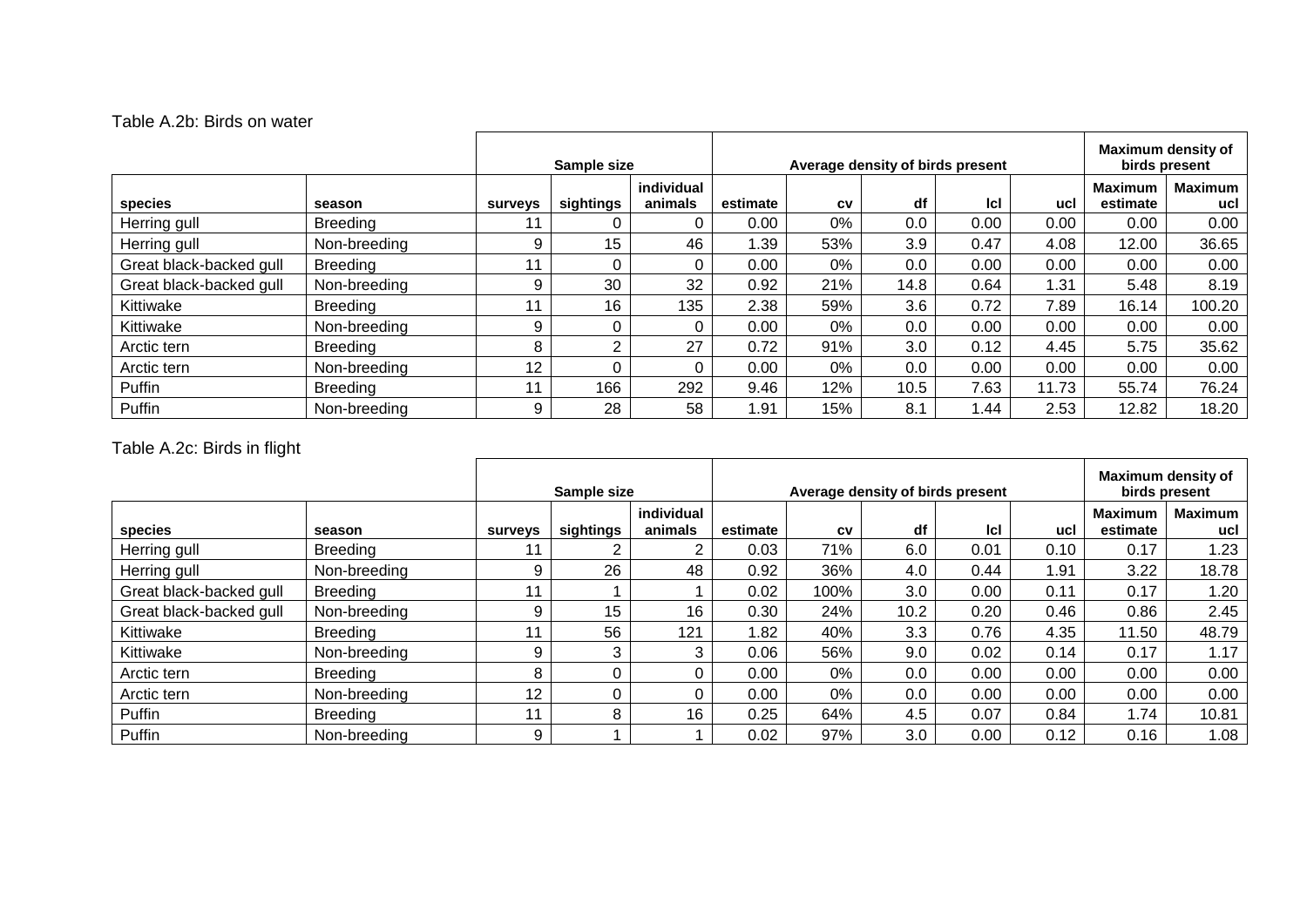#### Table A.3: Density estimates based on survey effort within a 3 km buffer around the turbines. Table A.3a: Birds on water and in flight

|                         |                 | Sample size |           | Average density of birds present |          |     |      |      | Maximum density of<br>birds present |                            |                       |
|-------------------------|-----------------|-------------|-----------|----------------------------------|----------|-----|------|------|-------------------------------------|----------------------------|-----------------------|
| species                 | season          | surveys     | sightings | individual<br>animals            | estimate | CV  | df   | Icl  | ucl                                 | <b>Maximum</b><br>estimate | <b>Maximum</b><br>ucl |
| Herring gull            | <b>Breeding</b> |             |           | 2                                | 0.02     | 71% | 10.0 | 0.01 | 0.05                                | 0.10                       | 0.51                  |
| Herring gull            | Non-breeding    | 9           | 62        | 117                              | .57      | 33% | 9.0  | 0.87 | 2.85                                | 7.78                       | 20.83                 |
| Great black-backed gull | <b>Breeding</b> |             | 3         | 3                                | 0.03     | 72% | 6.0  | 0.01 | 0.09                                | 0.19                       | 1.08                  |
| Great black-backed gull | Non-breeding    | 9           | 66        | 71                               | 0.96     | 13% | 32.4 | 0.77 | 1.20                                | 3.37                       | 5.15                  |
| Kittiwake               | <b>Breeding</b> |             | 127       | 516                              | 4.69     | 29% | 7.4  | 2.76 | 7.96                                | 19.22                      | 68.33                 |
| Kittiwake               | Non-breeding    | 9           | 8         | 10                               | 0.11     | 30% | 13.4 | 0.06 | 0.18                                | 0.56                       | 1.14                  |
| Arctic tern             | <b>Breeding</b> | 8           | 6         | 41                               | 0.62     | 56% | 4.1  | 0.21 | 1.85                                | 4.74                       | 14.78                 |
| Arctic tern             | Non-breeding    | 12          |           | 0                                | 0.00     | 0%  | 0.0  | 0.00 | 0.00                                | 0.00                       | 0.00                  |
| Puffin                  | <b>Breeding</b> |             | 297       | 521                              | 9.30     | 10% | 14.3 | 7.78 | 11.10                               | 50.46                      | 60.13                 |
| Puffin                  | Non-breeding    | 9           | 44        | 83                               | .62      | 17% | 10.3 | 1.19 | 2.18                                | 9.38                       | 14.34                 |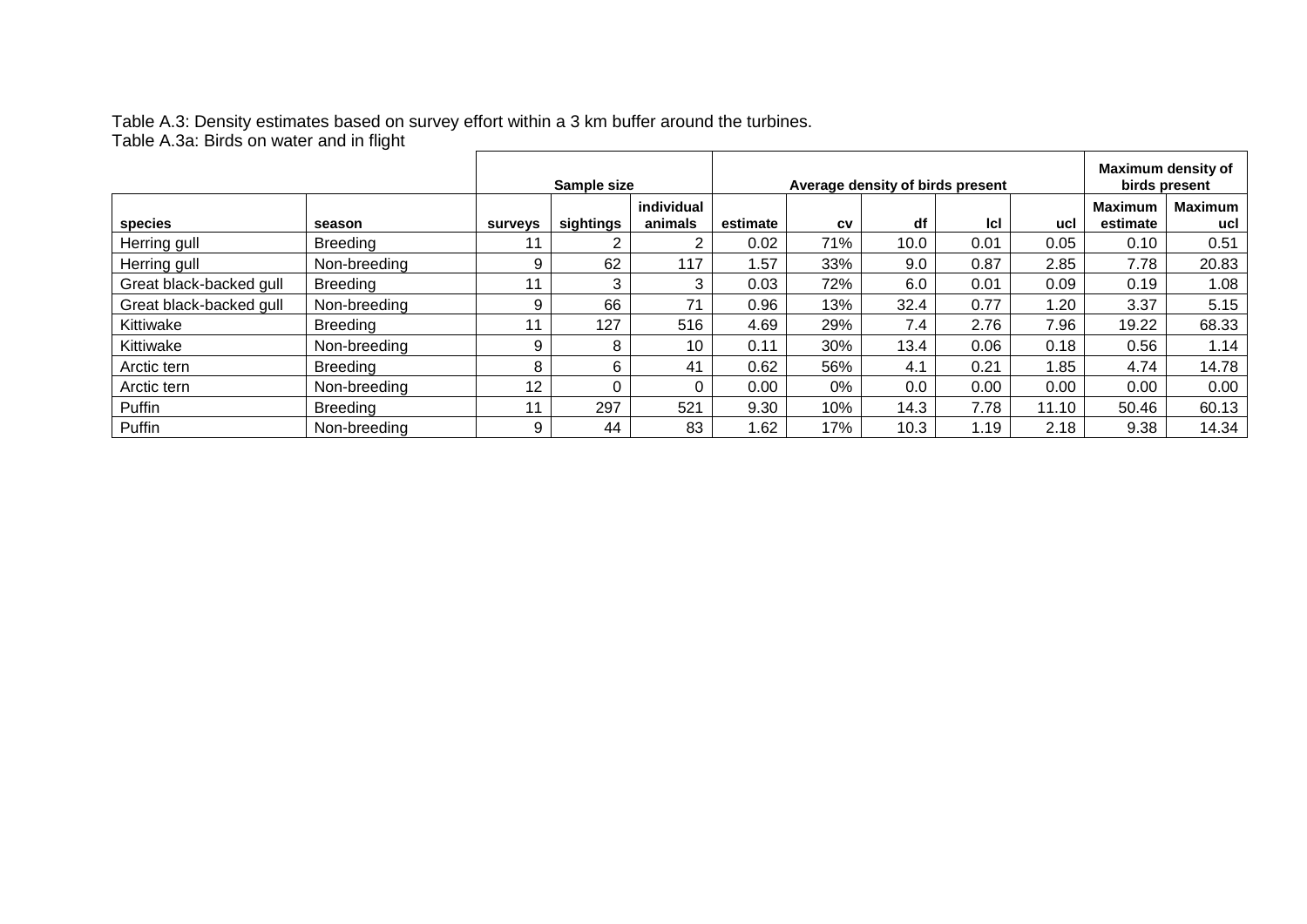#### Table A.3b: Birds on water

|                         |                 | Sample size    |           | Average density of birds present |          |       |      |            | Maximum density of<br>birds present |                            |                       |
|-------------------------|-----------------|----------------|-----------|----------------------------------|----------|-------|------|------------|-------------------------------------|----------------------------|-----------------------|
| species                 | season          | <b>surveys</b> | sightings | individual<br>animals            | estimate | CV    | df   | <b>Icl</b> | ucl                                 | <b>Maximum</b><br>estimate | <b>Maximum</b><br>ucl |
| Herring gull            | <b>Breeding</b> |                |           | 0                                | 0.00     | 0%    | 0.0  | 0.00       | 0.00                                | 0.00                       | 0.00                  |
| Herring gull            | Non-breeding    | 9              | 16        | 47                               | 0.80     | 59%   | 6.2  | 0.28       | 2.29                                | 6.96                       | 20.58                 |
| Great black-backed gull | <b>Breeding</b> | 11             |           | 0                                | 0.00     | 0%    | 0.0  | 0.00       | 0.00                                | 0.00                       | 0.00                  |
| Great black-backed gull | Non-breeding    | 9              | 37        | 39                               | 0.61     | 20%   | 25.6 | 0.44       | 0.86                                | 3.09                       | 4.89                  |
| Kittiwake               | <b>Breeding</b> |                | 26        | 318                              | 3.02     | 40%   | 5.0  | 1.39       | 6.56                                | 18.64                      | 68.51                 |
| Kittiwake               | Non-breeding    | 9              |           | 0                                | 0.00     | $0\%$ | 0.0  | 0.00       | 0.00                                | 0.00                       | 0.00                  |
| Arctic tern             | <b>Breeding</b> | 8              | 4         | 39                               | 0.59     | 58%   | 4.1  | 0.19       | 1.85                                | 4.74                       | 14.78                 |
| Arctic tern             | Non-breeding    | 12             |           | 0                                | 0.00     | 0%    | 0.0  | 0.00       | 0.00                                | 0.00                       | 0.00                  |
| Puffin                  | <b>Breeding</b> | - 11           | 283       | 495                              | 9.07     | 10%   | 14.1 | 7.57       | 10.88                               | 49.13                      | 58.77                 |
| Puffin                  | Non-breeding    | 9              | 43        | 82                               | 1.60     | 17%   | 10.3 | 1.18       | 2.17                                | 9.38                       | 14.34                 |

## Table A.3c: Birds in flight

|                         |                 | Sample size     |           |                       | Average density of birds present |           |      |            |      | Maximum density of<br>birds present |                       |  |
|-------------------------|-----------------|-----------------|-----------|-----------------------|----------------------------------|-----------|------|------------|------|-------------------------------------|-----------------------|--|
| species                 | season          | <b>surveys</b>  | sightings | individual<br>animals | estimate                         | <b>CV</b> | df   | <b>Icl</b> | ucl  | <b>Maximum</b><br>estimate          | <b>Maximum</b><br>ucl |  |
| Herring gull            | Breeding        |                 |           | 2                     | 0.02                             | 71%       | 10.0 | 0.01       | 0.05 | 0.10                                | 0.51                  |  |
| Herring gull            | Non-breeding    | 9               | 46        | 70                    | 0.77                             | 30%       | 7.0  | 0.44       | 1.34 | 2.29                                | 9.87                  |  |
| Great black-backed gull | <b>Breeding</b> | 11              | 3         | 3                     | 0.03                             | 72%       | 6.0  | 0.01       | 0.09 | 0.19                                | 1.08                  |  |
| Great black-backed gull | Non-breeding    | 9               | 29        | 32                    | 0.35                             | 13%       | 18.2 | 0.28       | 0.43 | 0.76                                | .44                   |  |
| Kittiwake               | <b>Breeding</b> | 44              | 101       | 198                   | .67                              | 36%       | 5.5  | 0.83       | 3.32 | 9.43                                | 32.88                 |  |
| Kittiwake               | Non-breeding    | 9               | 8         | 10                    | 0.11                             | 30%       | 13.4 | 0.06       | 0.18 | 0.56                                | 1.14                  |  |
| Arctic tern             | <b>Breeding</b> | 8               | ⌒         | 2                     | 0.02                             | 95%       | 5.0  | 0.00       | 0.12 | 0.19                                | 0.94                  |  |
| Arctic tern             | Non-breeding    | 12 <sup>2</sup> |           | $\Omega$              | 0.00                             | 0%        | 0.0  | 0.00       | 0.00 | 0.00                                | 0.00                  |  |
| Puffin                  | <b>Breeding</b> | 11              | 14        | 26                    | 0.22                             | 37%       | 6.0  | 0.11       | 0.45 | 1.33                                | 4.45                  |  |
| Puffin                  | Non-breeding    | 9               |           |                       | 0.01                             | 96%       | 5.0  | 0.00       | 0.05 | 0.09                                | 0.47                  |  |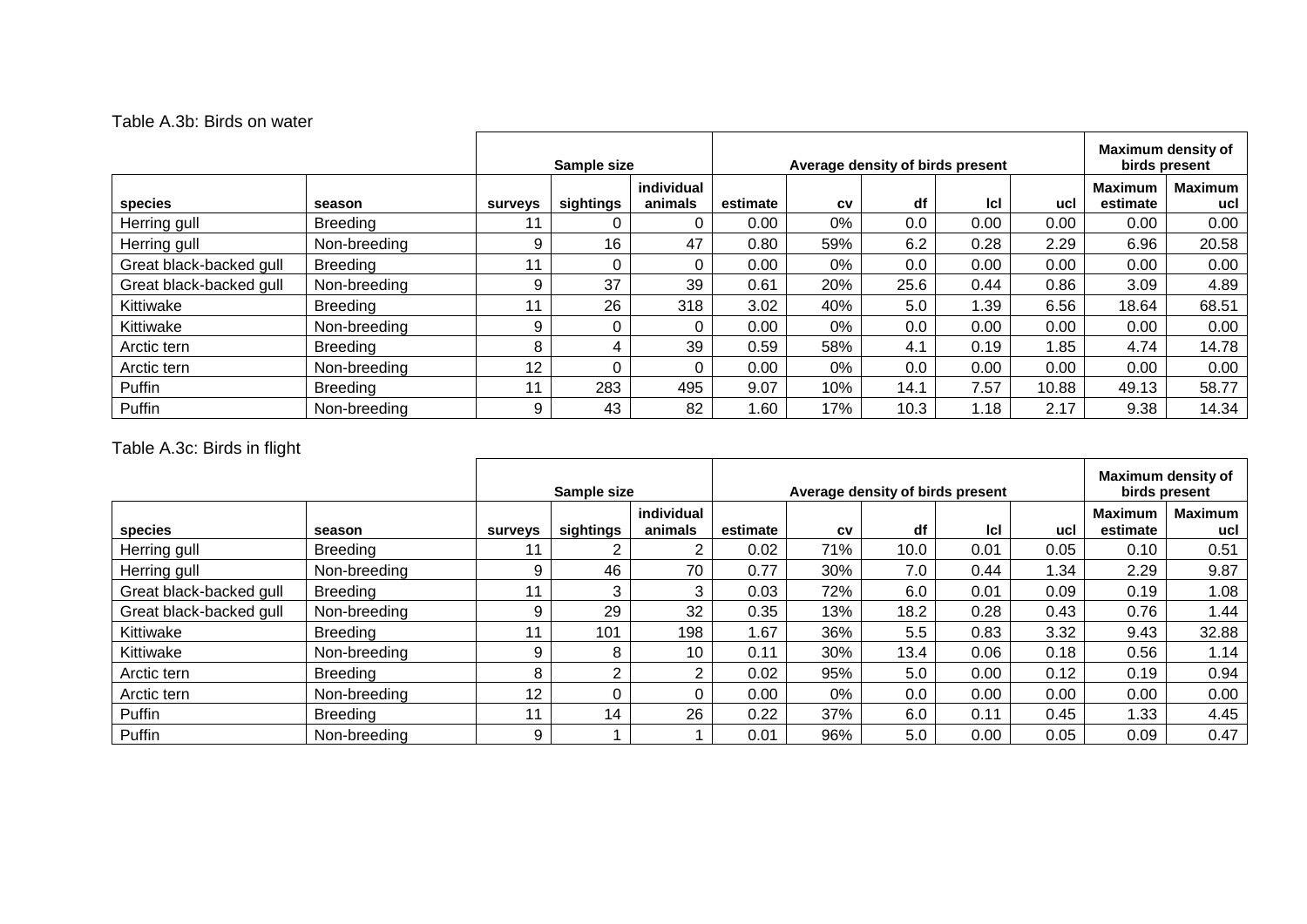Table A.4: Density estimates based on survey effort within the Northern Survey Area. Table A.4a: Birds on water and in flight

|                         |                 | Sample size     |           | Average density of birds present |          |     |      |            | Maximum density of<br>birds present |                     |                       |
|-------------------------|-----------------|-----------------|-----------|----------------------------------|----------|-----|------|------------|-------------------------------------|---------------------|-----------------------|
| species                 | season          | <b>surveys</b>  | sightings | individual<br>animals            | estimate | CV  | df   | <b>Icl</b> | ucl                                 | Maximum<br>estimate | <b>Maximum</b><br>ucl |
| Herring gull            | <b>Breeding</b> | 11              | 5         | 6                                | 0.03     | 49% | 12.3 | 0.01       | 0.07                                | 0.18                | 0.67                  |
| Herring gull            | Non-breeding    | 9               | 91        | 154                              | 1.20     | 28% | 10.9 | 0.74       | 1.97                                | 5.38                | 12.97                 |
| Great black-backed gull | <b>Breeding</b> | 11              | 5         | 5                                | 0.03     | 83% | 5.6  | 0.01       | 0.11                                | 0.24                | 1.26                  |
| Great black-backed gull | Non-breeding    | 9               | 103       | 115                              | 0.93     | 12% | 38.5 | 0.76       | 1.13                                | 2.96                | 4.42                  |
| Kittiwake               | <b>Breeding</b> | 11              | 208       | 1007                             | 5.64     | 25% | 10.4 | 3.62       | 8.79                                | 30.28               | 69.20                 |
| Kittiwake               | Non-breeding    | 9               | 12        | 14                               | 0.09     | 23% | 15.4 | 0.06       | 0.14                                | 0.54                | 0.90                  |
| Arctic tern             | Breeding        | 8               | 8         | 44                               | 0.40     | 57% | 5.2  | 0.14       | 1.16                                | 2.94                | 9.23                  |
| Arctic tern             | Non-breeding    | 12 <sup>2</sup> |           | 0                                | 0.00     | 0%  | 0.0  | 0.00       | 0.00                                | 0.00                | 0.00                  |
| Puffin                  | <b>Breeding</b> | 11              | 485       | 842                              | 9.14     | 8%  | 18.8 | 7.89       | 10.58                               | 51.74               | 61.24                 |
| Puffin                  | Non-breeding    | 9               | 66        | 112                              | .39      | 13% | 15.3 | 1.10       | 1.75                                | 7.76                | 10.71                 |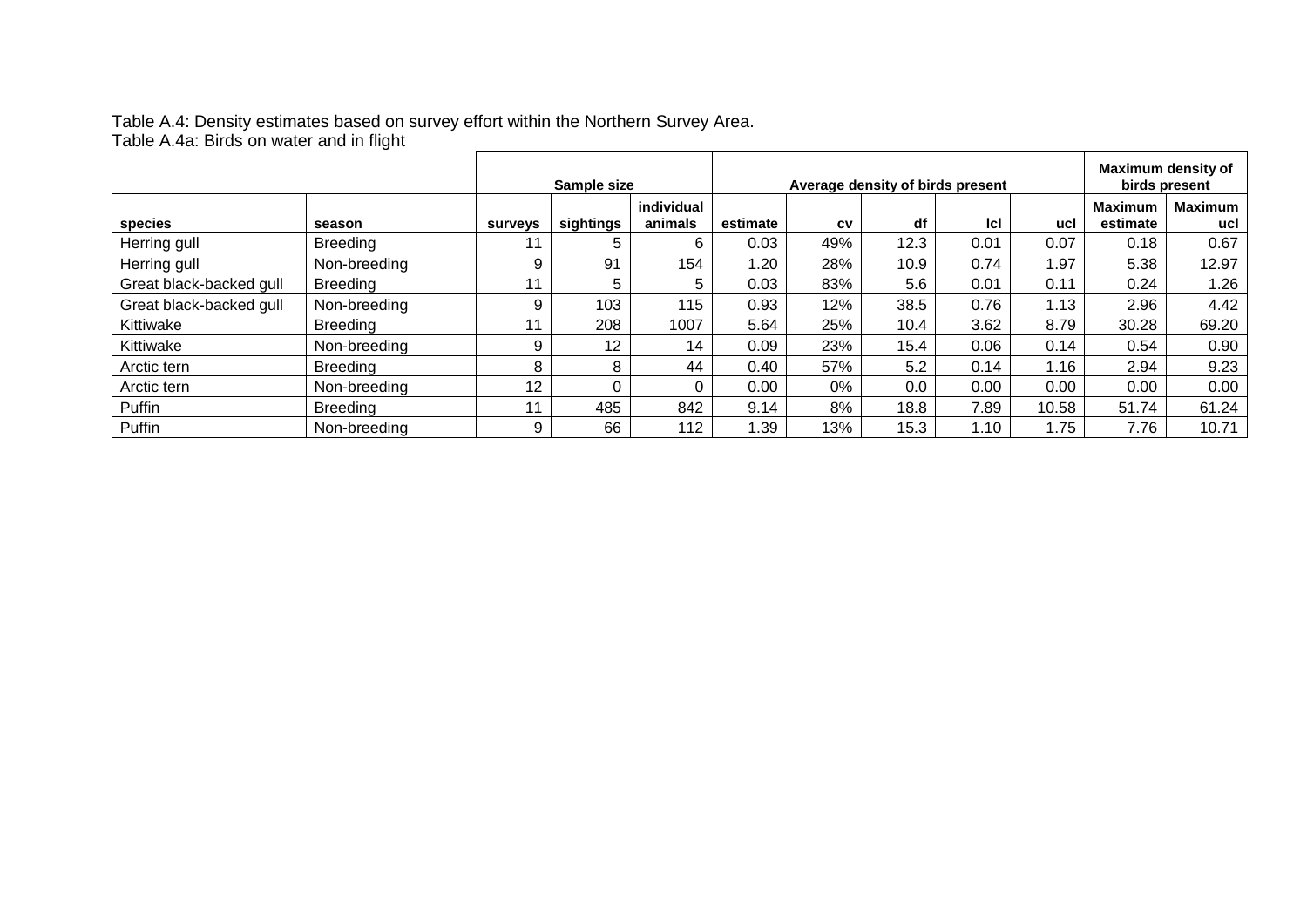#### Table A.4b: Birds on water

|                         |                 | Sample size    |           |                       | Average density of birds present |       |      |      |       | Maximum density of<br>birds present |                       |  |
|-------------------------|-----------------|----------------|-----------|-----------------------|----------------------------------|-------|------|------|-------|-------------------------------------|-----------------------|--|
| species                 | season          | <b>surveys</b> | sightings | individual<br>animals | estimate                         | CV    | df   | lcl  | ucl   | <b>Maximum</b><br>estimate          | <b>Maximum</b><br>ucl |  |
| Herring gull            | <b>Breeding</b> |                |           | 0                     | 0.00                             | 0%    | 0.0  | 0.00 | 0.00  | 0.00                                | 0.00                  |  |
| Herring gull            | Non-breeding    | 9              | 20        | 53                    | 0.53                             | 54%   | 6.3  | 0.20 | 1.41  | 4.41                                | 12.56                 |  |
| Great black-backed gull | <b>Breeding</b> | 44             |           | 0                     | 0.00                             | 0%    | 0.0  | 0.00 | 0.00  | 0.00                                | 0.00                  |  |
| Great black-backed gull | Non-breeding    | 9              | 56        | 58                    | 0.55                             | 16%   | 27.1 | 0.41 | 0.72  | 2.59                                | 4.06                  |  |
| Kittiwake               | <b>Breeding</b> |                | 50        | 609                   | 3.59                             | 35%   | 6.8  | 1.88 | 6.83  | 22.56                               | 64.93                 |  |
| Kittiwake               | Non-breeding    | 9              |           | $\Omega$              | 0.00                             | $0\%$ | 0.0  | 0.00 | 0.00  | 0.00                                | 0.00                  |  |
| Arctic tern             | <b>Breeding</b> | 8              | 4         | 39                    | 0.37                             | 62%   | 5.1  | 0.12 | 1.15  | 2.94                                | 9.23                  |  |
| Arctic tern             | Non-breeding    | 12             |           | 0                     | 0.00                             | 0%    | 0.0  | 0.00 | 0.00  | 0.00                                | 0.00                  |  |
| Puffin                  | Breedina        | 11             | 459       | 800                   | 8.92                             | 9%    | 18.6 | 7.68 | 10.36 | 50.37                               | 59.85                 |  |
| Puffin                  | Non-breeding    | 9              | 64        | 110                   | .38                              | 13%   | 15.3 | 1.09 | 1.74  | 7.76                                | 10.71                 |  |

## Table A.4c: Birds in flight

|                         |                 |                | Sample size |                       |          | Average density of birds present |      |      |      |                            | Maximum density of<br>birds present |  |  |
|-------------------------|-----------------|----------------|-------------|-----------------------|----------|----------------------------------|------|------|------|----------------------------|-------------------------------------|--|--|
| species                 | season          | <b>surveys</b> | sightings   | individual<br>animals | estimate | CV                               | df   | Icl  | ucl  | <b>Maximum</b><br>estimate | <b>Maximum</b><br>ucl               |  |  |
|                         |                 |                |             |                       |          |                                  |      |      |      |                            |                                     |  |  |
| Herring gull            | <b>Breeding</b> | 11             | 5           | 6                     | 0.03     | 49%                              | 12.3 | 0.01 | 0.07 | 0.18                       | 0.67                                |  |  |
| Herring gull            | Non-breeding    | 9              | 71          | 101                   | 0.68     | 26%                              | 11.3 | 0.43 | 1.06 | 1.73                       | 6.14                                |  |  |
| Great black-backed gull | <b>Breeding</b> | 11             | 5           | 5                     | 0.03     | 83%                              | 5.6  | 0.01 | 0.11 | 0.24                       | .26                                 |  |  |
| Great black-backed gull | Non-breeding    | 9              | 47          | 57                    | 0.38     | 17%                              | 11.8 | 0.28 | 0.52 | 0.77                       | 2.30                                |  |  |
| Kittiwake               | <b>Breeding</b> | 11             | 158         | 398                   | 2.05     | 31%                              | 10.3 | 1.18 | 3.57 | 7.72                       | 26.86                               |  |  |
| Kittiwake               | Non-breeding    | 9              | 12          | 14                    | 0.09     | 23%                              | 15.4 | 0.06 | 0.14 | 0.54                       | 0.90                                |  |  |
| Arctic tern             | <b>Breeding</b> | 8              | 4           | 5                     | 0.03     | 78%                              | 5.0  | 0.01 | 0.14 | 0.27                       | 1.08                                |  |  |
| Arctic tern             | Non-breeding    | 12             | $\Omega$    | $\Omega$              | 0.00     | 0%                               | 0.0  | 0.00 | 0.00 | 0.00                       | 0.00                                |  |  |
| Puffin                  | <b>Breeding</b> | 11             | 26          | 42                    | 0.22     | 28%                              | 6.8  | 0.13 | 0.37 | 1.37                       | 3.26                                |  |  |
| Puffin                  | Non-breeding    | 9              | 2           | 2                     | 0.01     | 75%                              | 10.0 | 0.00 | 0.04 | 0.05                       | 0.32                                |  |  |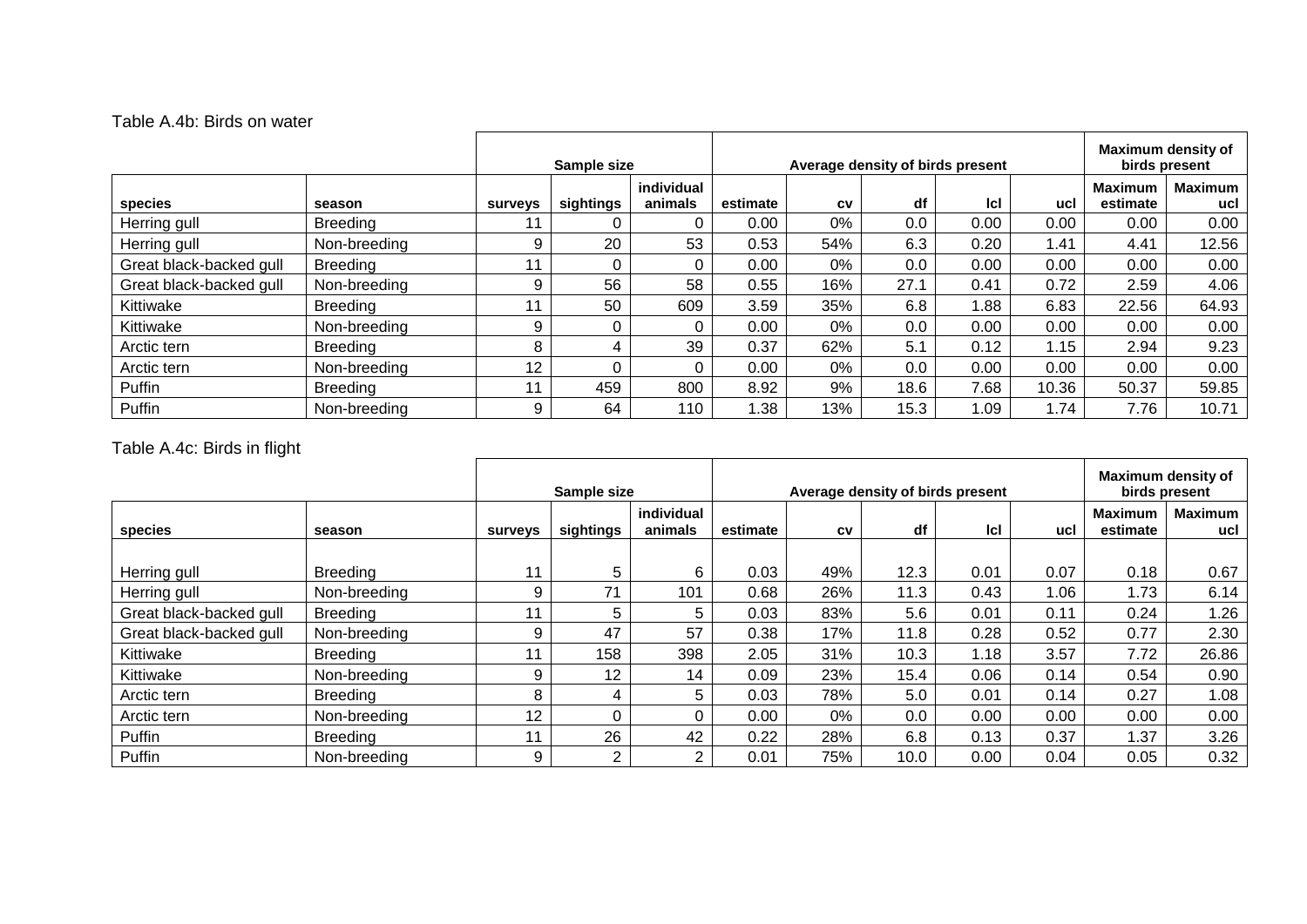Table A.5: Density estimates based on survey effort within the whole survey area. Table A.5a: Birds on water and in flight

|                         |                 | Sample size    |           | Average density of birds present |          |     |       |      | Maximum density of<br>birds present |                            |                       |
|-------------------------|-----------------|----------------|-----------|----------------------------------|----------|-----|-------|------|-------------------------------------|----------------------------|-----------------------|
| species                 | season          | <b>SUIVEVS</b> | sightings | individual<br>animals            | estimate | CV  | df    | Icl  | ucl                                 | <b>Maximum</b><br>estimate | <b>Maximum</b><br>ucl |
| Herring gull            | <b>Breeding</b> |                | 12        | 19                               | 0.05     | 41% | 14.9  | 0.03 | 0.10                                | 0.38                       | 0.97                  |
| Herring gull            | Non-breeding    | 9              | 148       | 237                              | 0.94     | 20% | 28.6  | 0.67 | 1.31                                | 3.14                       | 6.57                  |
| Great black-backed gull | <b>Breeding</b> |                | 8         | 11                               | 0.03     | 59% | 12.2  | 0.01 | 0.08                                | 0.26                       | 0.83                  |
| Great black-backed gull | Non-breeding    | 9              | 173       | 195                              | 0.82     | 10% | 109.9 | 0.69 | 0.97                                | 2.45                       | 3.29                  |
| Kittiwake               | <b>Breeding</b> |                | 371       | 2165                             | 6.19     | 19% | 17.2  | 4.48 | 8.56                                | 43.55                      | 70.64                 |
| Kittiwake               | Non-breeding    | 9              | 44        | 54                               | 0.21     | 20% | 17.8  | 0.15 | 0.29                                | 1.10                       | 1.85                  |
| Arctic tern             | <b>Breeding</b> | 8              | 17        | 233                              | 0.95     | 57% | 11.2  | 0.37 | 2.45                                | 7.40                       | 19.51                 |
| Arctic tern             | Non-breeding    | 12             |           | 0                                | 0.00     | 0%  | 0.0   | 0.00 | 0.00                                | 0.00                       | 0.00                  |
| Puffin                  | <b>Breeding</b> |                | 855       | 1441                             | 7.97     | 7%  | 48.7  | 7.08 | 8.97                                | 39.63                      | 46.53                 |
| Puffin                  | Non-breeding    | 9              | 133       | 263                              | .60      | 12% | 27.7  | 1.31 | 1.96                                | 10.15                      | 13.23                 |